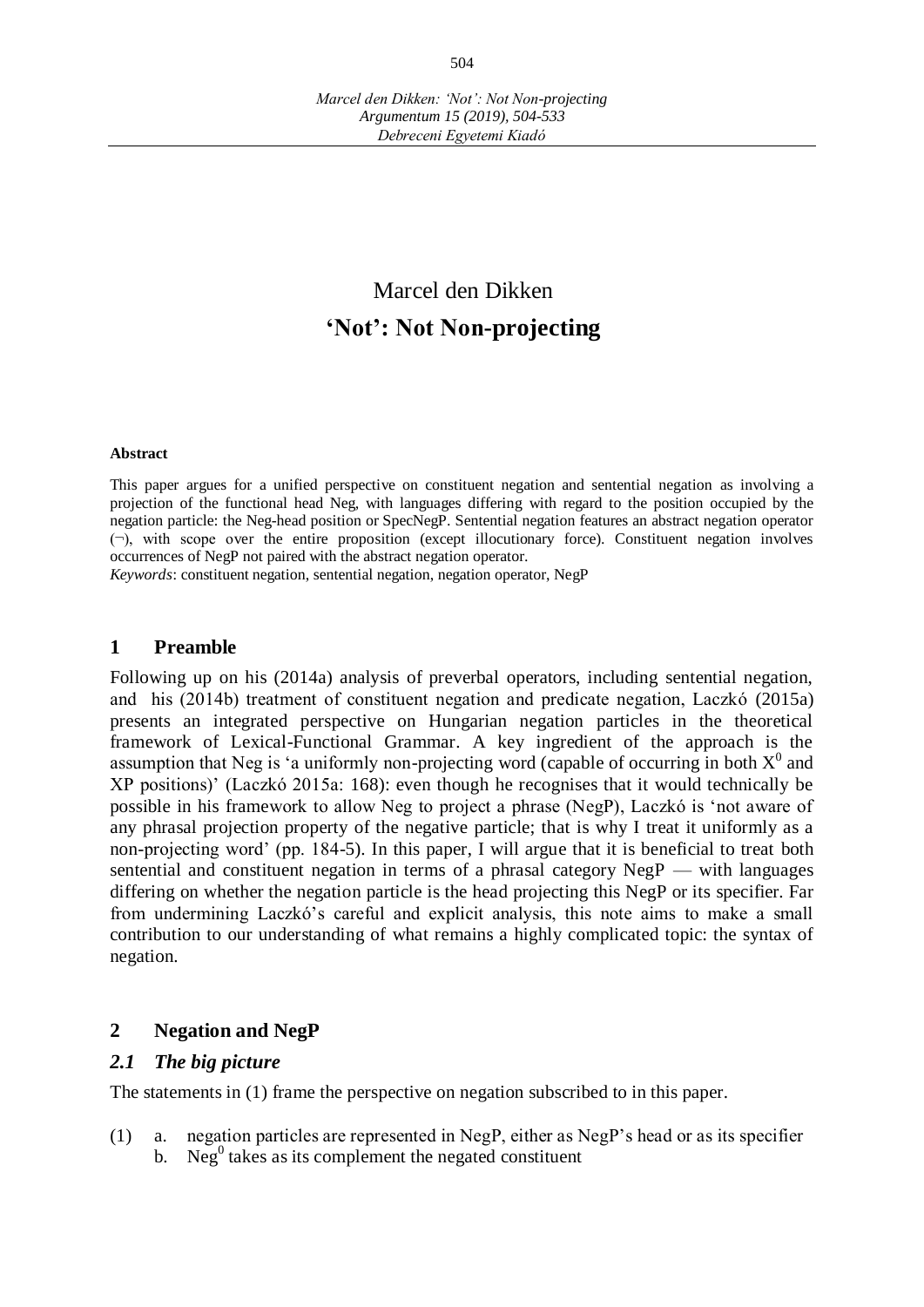- c. morphosyntactic negation is material occupying the head or specifier position of NegP
- d. semantic sentential negation involves an abstract negation operator  $\neg$  adjoined to TP
- e. constituent negation involves a NegP that is not paired with the negation operator  $\neg$

Negation particles (English *not* and *n't* and their ilk in other languages) mark morphosyntactic negation. These particles are part of a functional phrase NegP in BOTH sentential AND constituent negation constructions. NegP is projected by a head (Neg<sup>0</sup>) which systematically takes the negated constituent as its complement. Languages differ with respect to whether the negation particle lexicalises the Neg-head or occupies the specifier position of NegP. Morphosyntactic negation is to be distinguished from semantic negation: the locus of the former is NegP while the latter arises via an abstract negation operator  $(\neg)$  marking the scope of negation. The distributions of NegP and  $\neg$  are in principle independent of one another. A clause in which  $\neg$  is adjoined to TP and T takes NegP as its complement represents a structure with semantic and morphosyntactic sentential negation:  $(2)$ .<sup>1</sup>

 $\overline{\phantom{a}}$ 1

The complement of Neg in sentential negation constructions is some extended projection of V, annotated as '*x*VP'. For our purposes, it does not matter exactly how large this extended projection is. The location of NegP *vis-à-vis* tense varies cross-linguistically (Zanuttini 1997); in English, TP is outside NegP: modals (T) and the structural subject (SpecTP) are to the left of the locus of morphosyntactic negation (*he will not come*, \**not he will come*).

It is generally (though not systematically) impossible for  $\neg$  to license NPIs in the structural subject: \**anyone didn't come to the party*. This could be taken to indicate that ¬ is adjoined to Tʹ rather than to TP; alternatively, it could lend credence to the idea that the subject of most clauses in English is in a position higher than SpecTP (what Rizzi & Shlonsky 2006, 2007 call the specifier position of 'Subj(ect)P'). The difficulty of licensing NPIs in the structural subject is likely a function of the *information-structural* properties of the subject: subjects are usually topics, which are interpreted outside  $\neg$  (e.g., in Rizzi & Shlonsky's SpecSubjP); when they are not topical (in SpecTP or lower), subjects can host an NPI licensed by  $\neg$  (as in *doctors who knew anything about acupuncture weren't available*; Linebarger 1981).

Hankamer (2011) argues that in English infinitival clauses with the order *(for DP) not to VP*, the infinitival marker *to* is the lexicalisation of T, and *not* finds itself in a position adjoined to Tʹ (or TP, again depending on where the structural subject is). From the perspective of the present paper, this opens up the intriguing possibility that *not* in infinitives with *not to VP* order is an actual spell-out of  $\neg$ . In the alternative *to not VP* order, *not* may still spell out the Neg-head of the NegP in T's complement, as usual for sentential negation; but it may alternatively be the case that, cases of constituent negation aside, *to not VP* is always the result of raising *to* above *not*, with sentential *not* in a position adjoined to a projection of T throughout in English infinitives (the fact that *n't* cannot be used in infinitives is a potential indication to this effect; see Beukema & Den Dikken 1989 for discussion). If *not* is sometimes, or even consistently, the spell-out of  $\neg$  in a position adjoined to a projection of T in infinitives, this raises the question of why English would ever bother to accommodate the negation particle in a NegP in T's complement. There can be very little doubt that sentential *not* and *n't* in English finite clauses are in NegP: with these elements in an adjunction position, the need for *do*-support would be entirely mysterious. A suggestion I could offer here, very tentatively, is that the language learner, confronted with abundant evidence that both sentential-negation *not* and constituentnegation *not* can spell out Neg<sup>0</sup>, takes as the null hypothesis that *not* is uniformly the lexicalisation of Neg<sup>0</sup>, and will resort to an alternative treatment of *not* only in circumstances in which a Neg<sup>0</sup> analysis of it is inadequate (i.e., in infinitival clauses with the word order *(for DP) not to VP*). This predicts that if at some point the evidence in the primary linguistic data for *not* being Neg<sup>0</sup> should start to wane while the evidence for *not* being able to spell out  $\neg$  in a position adjoined to a projection of T remains strong, the child should adopt the latter analysis of *not* as his/her null hypothesis.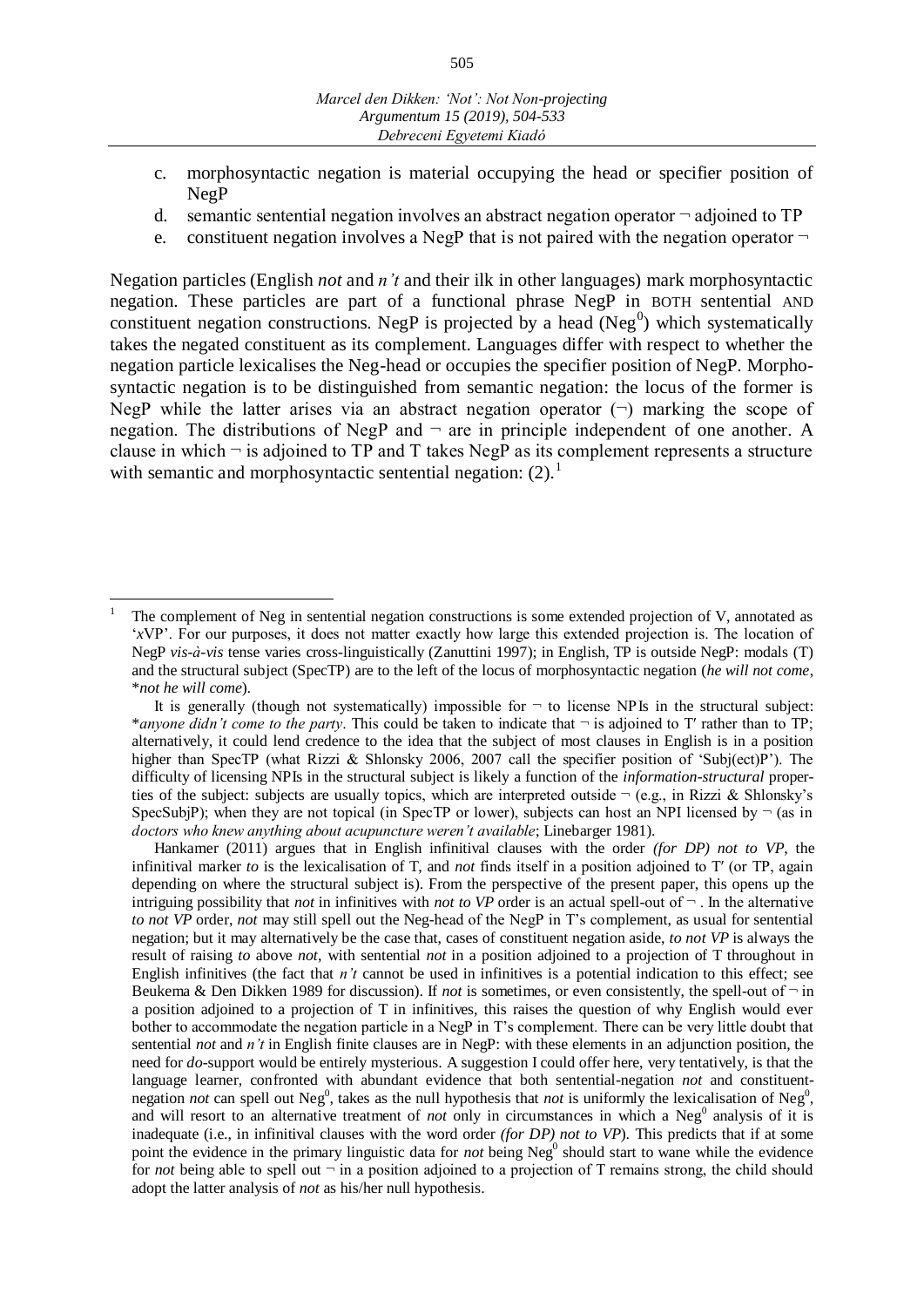(2) *the structure of morphosyntactic sentential negation*  $\left[\text{Force} \right]$  Force  $\left[\text{TP} \right]$   $\left[\text{TP} \right]$   $\text{Spec} \left[\text{TP} \right]$   $\left[\text{Neg} \right]$   $\left[\text{Neg} \right]$   $\left[\text{Neg} \right]$   $\left[\text{TP} \right]$   $\left[\text{TP} \right]$ 

Cases of constituent negation involve a NegP that is not in the complement of T and not paired with ¬. A third logical possibility is for ¬ to be present on TP *without* there being a NegP in T's complement: semantic sentential negation in the absence of morphosyntactic negation. This possibility, while rare, is attested in a variety of idiomatic cases, which I will review below.

# *2.2 NegP and morphosyntactic versus semantic negation***<sup>2</sup>**

NegP is a syntactic projection representing morphosyntactic negation (which I will occasionally refer to as 'μ-neg(ation)'). It plays a role on the morphosyntactic side of the grammar. Morphosyntactic negation expressed in NegP is typically paired with the semantics of negation; but semantic negation (sometimes abbreviated hereinafter as 'σ-neg(ation)') is independent of morphosyntactic negation, in both directions: *(a)* morphological material representing Neg<sup>0</sup> or SpecNegP (i.e., material expressing  $\mu$ -neg) does not necessarily give rise to σ-neg, and *(b)* σ-neg is not necessarily expressed by morphological material representing Neg<sup>0</sup> or SpecNegP. Let me illustrate each of these mismatches between  $\mu$ -neg and  $\sigma$ -neg with the aid of a few simple and telling examples.

That morphological material expressing syntactic negation does not always give rise to semantic negation is familiar from the existence of what is often called expletive or pleonastic negation, found, for example, in exclamatives of the type in (3a) (which Horn 2009: 405 attributes to Jespersen, and finds 'somewhat quaint' in present-day English) and (3b) (from Dutch, where this is perfectly normal), or in examples such as (4a) (a 'standard weather warning' which Horn 2009: 406 judges to be 'alive and well in colloquial speech'), which can mean what (4b) means.

- (3) a. how often have I not watched him!
	- b. wat je tegenwoordig al niet moet doen om aan een baan te komen! what you nowadays all not must do COMP to a job to come 'the things you have to do nowadays to get a job!'
- (4) a. don't be surprised if it doesn't rain
	- b. don't be surprised if it rains

The flipside of *(a)*, just illustrated (instantiating Horn's 2009's 'hypernegation'), are cases of σ-neg not accompanied by μ-neg. That semantic sentential negation is not necessarily morphologically marked is revealed by the fact that negation can be silent in sentential negation constructions under certain circumstances — cases of what Horn (2009) calls 'hyponegation'.<sup>3</sup> One such case is illustrated in  $(5a)$ , which is equivalent to explicitly negative  $(5b)$ .

 $\frac{1}{2}$ This section empirically draws extensively on Horn (2009) and analytically owes much to the work of De Clerq (2011, 2013), where the distinction between syntactic and semantic negation is carefully investigated on the basis of a detailed inspection of the facts and the literature. I refer the reader to Horn's and De Clerq's work for more background and references. The most salient difference between De Clerq's approach to negation and mine is that the former mobilises an unvalued interpretable polarity feature on C while the latter employs an abstract negation operator ¬.

<sup>&</sup>lt;sup>3</sup> A remarkable case of hyponegation is instantiated by what Sailor (2015) calls '*fuck* inversion', found in varieties of British English (see (i)). Sailor's analysis involves movement of an abstract negative operator to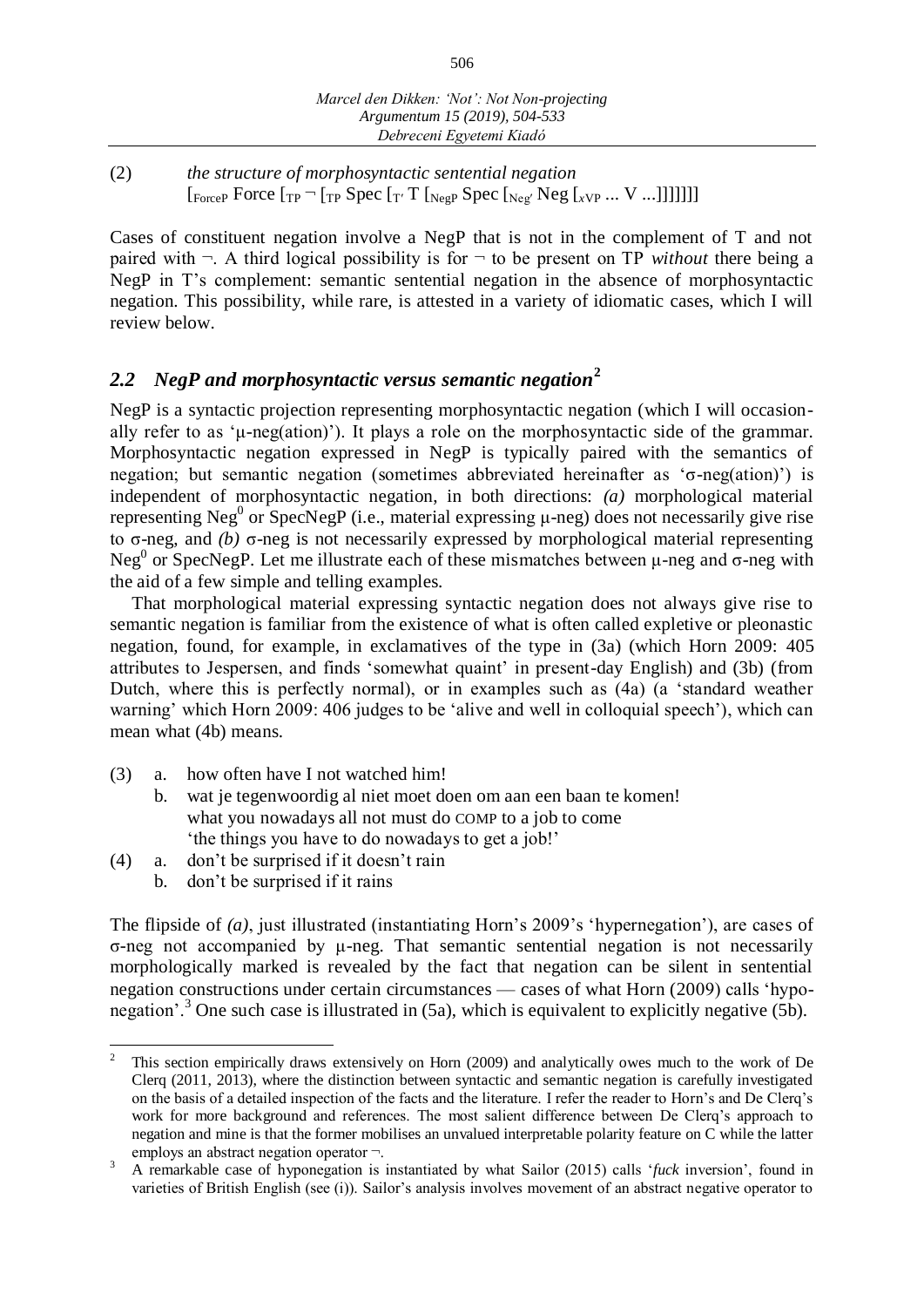(5) a. he could care less about any of these things b. he couldn't care less about any of these things

A second case of hyponegation occurs in constructions of the type in (6a), semantically equivalent to (6b) (Lawler 1974; Horn 2009: 417-8):

- (6) a. that'll teach you to do anything to my daughter
	- b. that'll teach you not to do anything to my daughter

A third mini-universe for hyponegation involves taboo-word minimisers, referred to by Horn (2001) as 'squatitive negation' (after one of their representatives, American English *(diddly- /jack-)squat*; see also Postal 2004): (7a) is equivalent to overtly negative (7b). Both sentences express the negative proposition that they did not say anything to anyone all night, but only in (7b) do we see an explicit expression of negation; in (7a) semantic negation is morphologically abstract.

(7) a. they said squat to anyone all night

 $\overline{a}$ 

b. they didn't say squat to anyone all night

I argue here that in cases of hyponegation (as in  $(5a)$ ,  $(6a)$  and  $(7a)$ ), the semantics of negation is contributed by an abstract negation operator, represented as  $\neg$ , often but not always in combination with a polarity-sensitive expression (*less*, *squat*).<sup>4</sup> The sentences in (5a), (6a) and (7a) are semantically negative (or downward entailing), as is clear from the fact that negative polarity items such as *any* and *ever* are licensed;<sup>5</sup> but they are not morphosyntactically

(i) A: John's a nice guy B: is he fuck (a nice guy)! (i.e., he isn't a nice guy at all)

SpecFocP, going hand in hand with subject–aux inversion (i.e., T-to-Foc movement). If the abstract negative operator Sailor postulates for '*fuck* inversion' is the same as the abstract ¬ operator that this note exploits for semantic negation, this inversion construction shows that the abstract operator is eligible in principle for syntactic movement, under circumstances that require further study: plainly, it is not generally possible to front a sentential negation operator by itself, not even when overt (\**not do I consider him to be a nice guy!* (recall fn. 1), \**could he care less!*, \**did he say squat all night!*).

<sup>4</sup> A general question is why morphologically unmarked sentential negation is so rare. Certain polarity-sensitive expressions, though obviously by no means all, have the ability to recover the silent  $\neg$  operator. In the absence of such a polarity item or a morphological negation marker, it is usually impossible to postulate  $\neg$ . But though an appeal to recoverability is plausible, it is not sufficient: the *that'll teach you to VP* idiom features no polarity-sensitive element. Moreover, logically speaking, prosody or linear order should be able to help us recover ¬: for instance, it is imaginable that a language would systematically have a particular pitch accent on the verb or the final word in the sentence in negative statements, or would position the verb in initial position only in negative sentences; but no language seems to mark sentential negation purely in prosodic or linear terms. (Contrast this with root yes/no-questions: in languages such as English, these are marked entirely by a combination of linear order and prosody rather than by a particular morphological particle.) Why prosody or linear order, or a combination of the two, cannot recover abstract  $\neg$  is a question beyond the scope of this paper.

<sup>5</sup> Postal (2004: 361) explicitly denies that *could care less*, or even *couldn't care less*, can license NPIs, and Lawler (1974) states that NPIs are not licensed in *that'll teach you to VP* constructions in the absence of negation. But Horn (2009: 417-8) points out that 'a quick googling disconfirms [both of these] claim[s]': when he checked, there were well over a thousand hits for *any* and/or *ever* in the scope of *could(n't) care less* and in the non-negative VP of *that'll teach you to VP*, including the ones in (i)–(ii).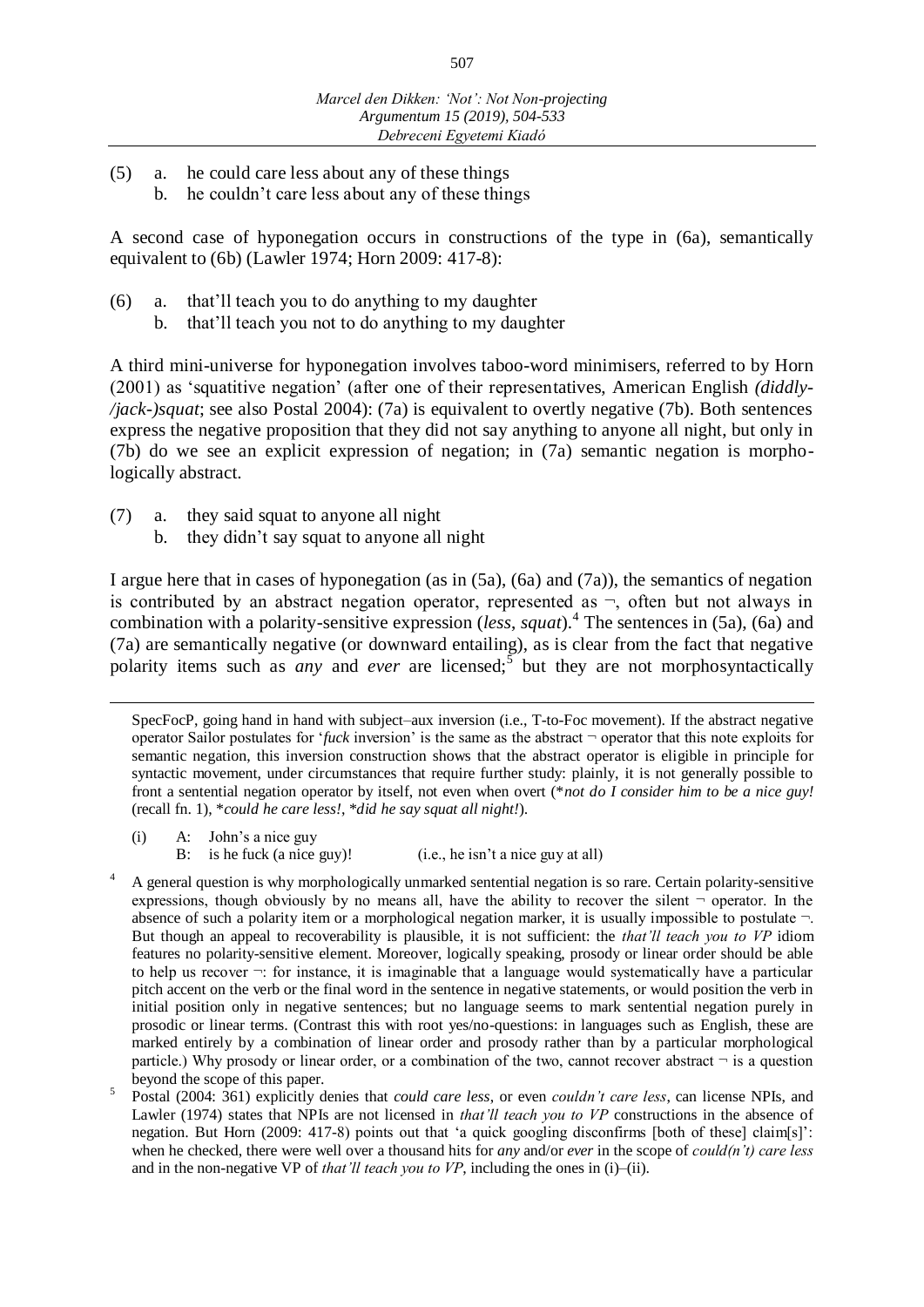negative: unlike (5b), (6b) and (7b), which have both  $\neg$  and NegP, the examples in (5a), (6a) and (7a) do not feature NegP. Concomitantly, they do not give rise to a positive checking tag or to parenthetical *I don't think*: 6

- (8) a. he could care less, couldn't/\*could he? he could care less I (\*don't) think
	- b. he couldn't care less, could/\*couldn'*t* he? he couldn't care less I don't think
- (9) a. they said squat all night, didn't/\*did they? they said squat all night I (\*don't) think
	- b. they didn't say squat all night, did/\*didn't they? they didn't say squat all night I don't think

English checking tags are characterised by polarity reversal: a positive statement combines with a negative tag; a negative statement combines with a positive tag. Parenthetical *I don't think* is licensed just in case the matrix clause is negative. Importantly, in both cases, this polarity sensitivity is about syntactic sentential negation, not semantic negation  $-$  i.e., to the presence of a NegP on the main projection spine of the sentence, immediately below TP. For tags, when NegP is present immediately below TP in the preamble clause, the tag will lack NegP; when a sentential NegP is absent in the preamble clause, the tag will have a NegP in the complement of T. This generalisation can be made to follow from a syntactic analysis of tag questions in English (see Den Dikken 1995 for a specific proposal). Space prevents me from laying this out here, but the details do not matter for present purposes: what is important to bear in mind is that polarity reversal in English checking tags, and polarity matching in *I don't think* parentheticals, is sensitive to syntactic sentential negation (NegP right below T), not to semantic negation.<sup>7</sup> Since there is no NegP in the preamble clause in (8a) and (9a), the tag is negative and parenthetical *I don't think* is not licensed in these examples.

Hyponegation with polarity-sensitive expressions (*care less*, *squat*) never gives rise to a positive checking tag or an *I don't think* parenthetical. No matter what the grammatical function or syntactic position of *squat*, the tag will always feature *n't* and parenthetical *I don't think* will always be ruled out. Thus, (10a), in which *squat* is the object, and (10b), where *squat* occupies the structural subject position, behave entirely on a par:

(ii) a. that'll teach you to do anything without a spreadsheet

 $\overline{a}$ 

<sup>(</sup>i) a. I could care less about anyone else's sexual fantasy

b. EOM staffers could care less about ever again hearing anything about the Department of Justice's Executive Office for Immigration Review

b. that'll teach him to ever say anything degrading about girls in your presence

<sup>6</sup> For the *that'll teach you to VP* case this cannot be demonstrated. It is important here to confine attention to *checking* tags. English also has a tag questions in which the tag has the same polarity as the preamble clause. These are typically sarcastic, and do not ask for confirmation of the content of the preamble clause. Checking tags (with polarity reversal), on the other hand, merely request confirmation and carry no affective load.

<sup>7</sup> For the fact that (i) gives rise to a positive tag despite the fact that the preamble clause does not deny that John drives a car (see Zeijlstra 2015: 795), this analysis provides a straightforward explanation on the assumption that *seldom* is like *never* (see section 2.3) in occupying the specifier position of NegP but differs from *never* in not being paired with the abstract negation operator  $\neg$ : the presence of NegP in the syntax leads to a positive tag; the absence of  $\neg$  is responsible for the fact that *John seldom drives a car* is not interpreted as a denial.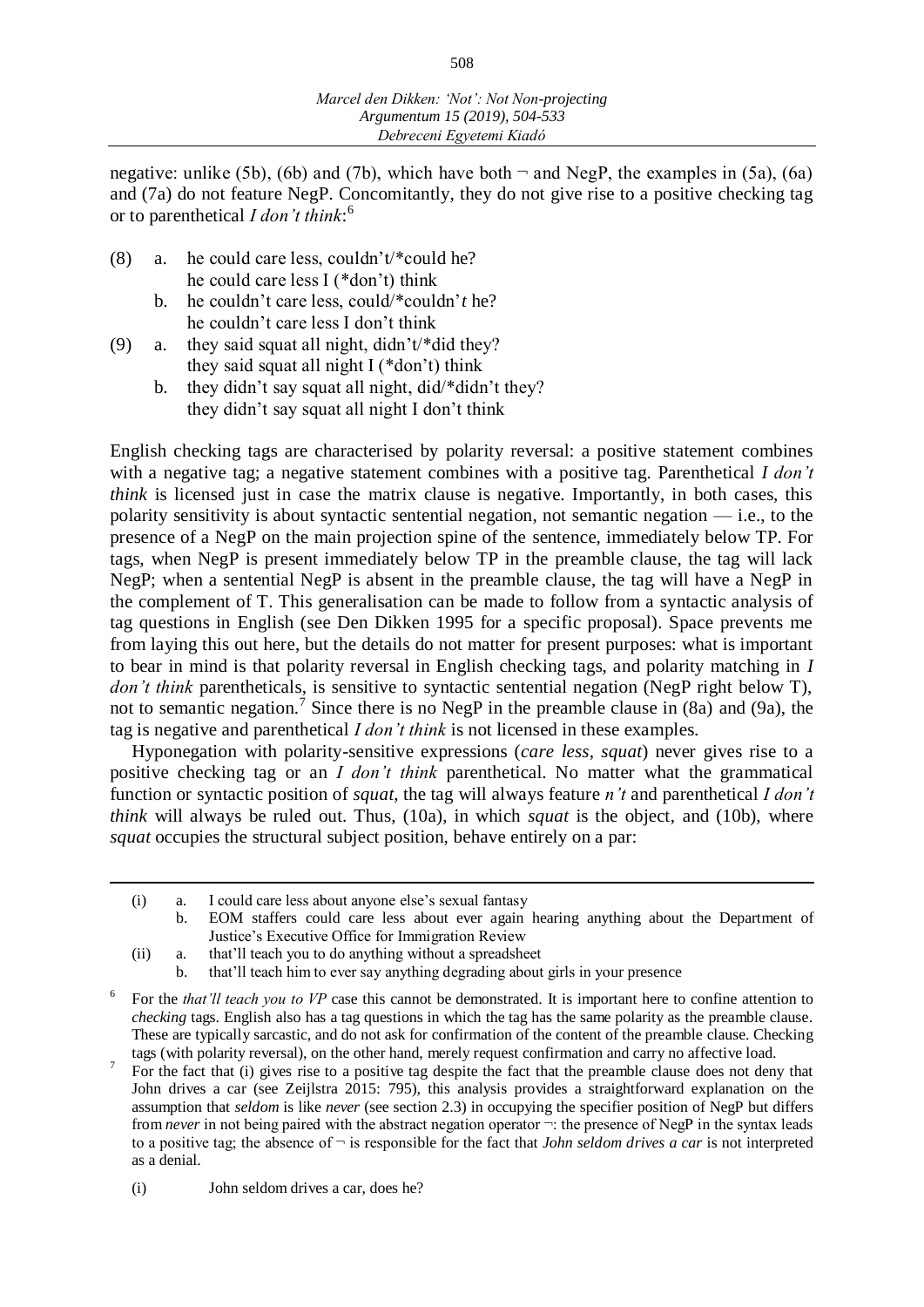- (10) a. they said squat, didn't/\*did they? they said squat I (\*don't) think b. squat happened, didn't/\*did it?
	- squat happened I (\*don't) think

Morphologically negative pronouns (*nothing*, *nobody*) and noun phrases introduced by *no*, *not a single* and *not Q* (where Q is a quantifier) are different from squatitives in this respect, giving rise to an empirical picture in which the grammatical function of the negative expression plays a key role:

- (11) a. they said nothing, didn't<sup> $\ell$ </sup>\*did they?
	- b. nothing happened, did/\*didn't it?
- (12) a. they bought no/not a single book, didn't<sup> $\ell$ </sup>\*did they?
	- b. no/not a single/not every book was sold, was/\*wasn't it?

The behaviour of *n*-words and *no*/*not a single*/*not Q*-phrases can be understood if we take these expressions to be able, when they are subjects, to activate a NegP on the main projection spine, i.e., a sentential NegP in the complement of T: *n*-words like *nothing* and *no*/*not a single*/*not Q*-phrases, when they serve as subjects, move to SpecTP via SpecNegP in the overt syntax, as in  $(13)$ :<sup>8</sup>

(13)  $\left[\text{Tr}\,\text{Tr}\,[\text{Tr}\,[\text{Tr}\,[\text{Tr}\,[\text{Tr}\,[\text{Tr}\,[\text{Tr}\,[\text{Tr}\,[\text{Tr}\,[\text{Tr}\,[\text{Tr}\,[\text{Tr}\,[\text{Tr}\,[\text{Tr}\,[\text{Tr}\,[\text{Tr}\,[\text{Tr}\,[\text{Tr}\,[\text{Tr}\,[\text{Tr}\,[\text{Tr}\,[\text{Tr}\,[\text{Tr}\,[\text{Tr}\,[\text{Tr}\,[\text{Tr}\,[\text{Tr}\,[\text{Tr}\,[\text{Tr}\,[\text{Tr}\,[\text{Tr}\,[\text{Tr}\,[\text{Tr}\,[\text{Tr}\,[\text{Tr$ 

Objects never raise this high in English, so only morphologically negative *subjects* have the ability to give rise to a positive tag. Squatitives cannot license a positive tag even as subjects because squatitives are not morphologically negative: only negative-marked phrases can move through SpecNegP on their way to SpecTP.

# *2.3 NegP and* **do***-support*

Though *n*-words and *no*/*not a single/not Q*-phrases license a positive tag when they serve as subjects, they do not give rise to *do*-support. In this latter respect, they behave like the negative adverb *never*: though both *not*, *never* and *n*-words and *no*/*not a single/not Q*-phrases can all be morphological expressions of sentential negation, they go separate ways in the distribution of the dummy auxiliary *do*.

- (14) a. women \*(do) not hold senior government posts in this country, do they?
	- b. no women (\*do) hold senior government posts in this country, do they?
	- c. women (\*do) never hold senior government posts in this country, do they?

The distribution of  $do$ -support in English is strictly sensitive to the occupancy of  $Neg<sup>0</sup>$ , not to the presence or absence of NegP *per se*. It is only when Neg<sup>0</sup> is lexicalised by the negation particle that the presence of NegP on the main spine of the clause prevents the verb from establishing a featural relationship with T: the negation particle makes it impossible for T to engage in an Agree relation with the finite verb. As a consequence, in cases in which Neg<sup>0</sup> is

 $\overline{a}$ 8 The internal structure of the various phrases in SpecTP in (13) involves a NegP on a left branch in the extended projection of N (*x*NP): [*x*NP [NegP *no*/*not a single*/*not every*] [N]]. The *x*NP is eligible to serve as the subject of a clause.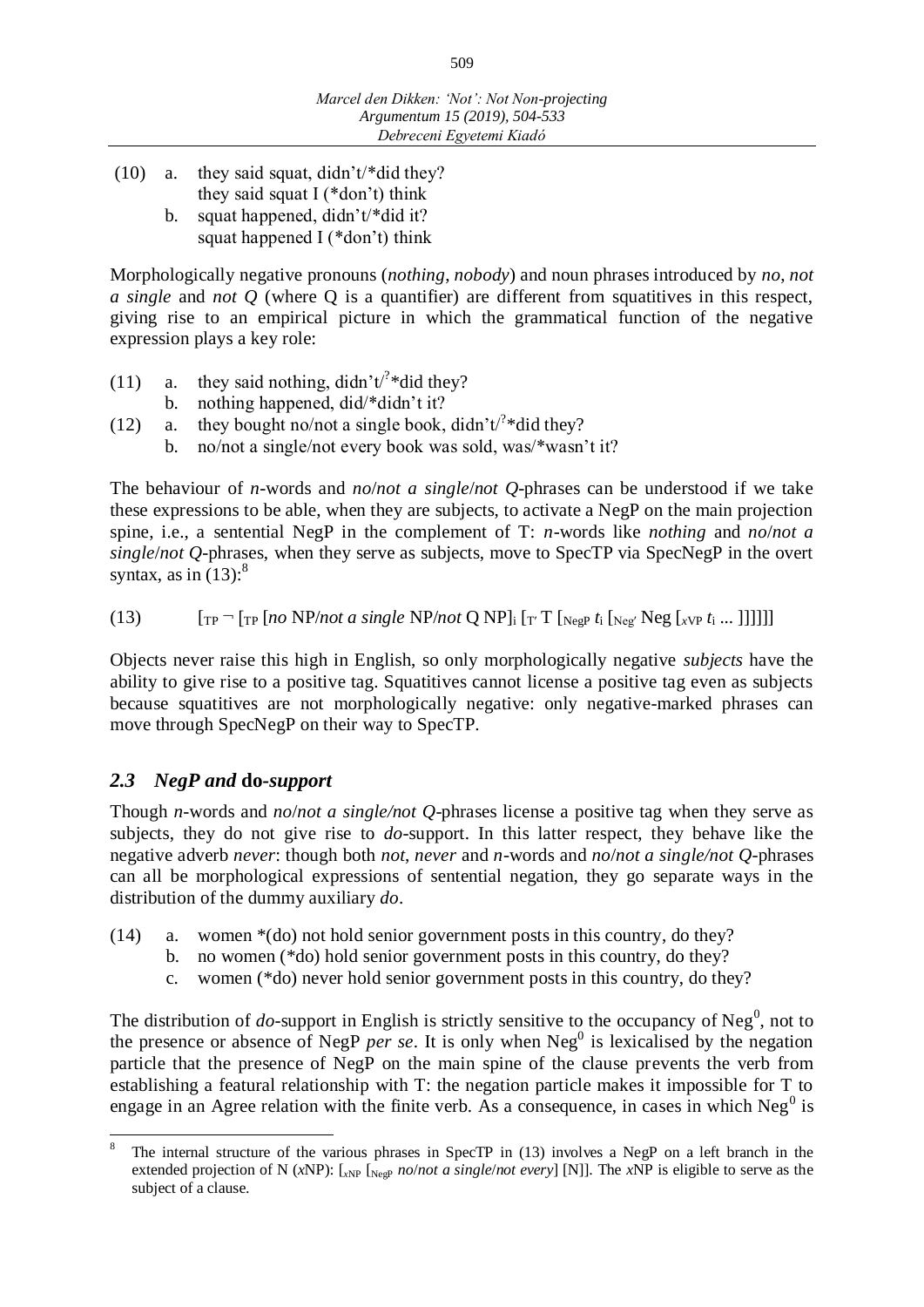spelled out by negation, the verb cannot be inflected for tense. In clauses in which T is represented by morphology that needs to be expressed on a verbal element, this leads to a lastresort strategy — in English, this is *do*-support. The fact that English is a language which cannot tense-inflect the main verb in (14a) and must resort to *do*-support is a consequence of the fact that the negation particle of English is the spell-out of Neg. In the examples in (14b) and (14c), though NegP is present in the complement of T (as is clear from the fact that the tags in these examples are positive, just as in (14a)), no *do*-support is triggered because the Neg-head is unoccupied. In both (14b) and (14c) the negative-marked constituents are phrasal expressions — this is obvious in the case of *no women*, but also demonstrably true for *never*: *he* [*absolutely never*] *reads any books* is grammatical, and contrasts with \**he does* [*absolutely*  not] *read any books*. When nothing occupies Neg<sup>0</sup>, the verb manages to check its features against T thanks to the fact that an Agree chain can be wrought between V and T; Neg does not break this chain when it is not lexicalised.<sup>9</sup>

In the other Germanic languages (and well beyond), the presence of a sentential negation particle does not interfere with the verb's ability to be inflected for tense: *do*-support is not triggered by sentential negation in these languages. The logic of the preceding discussion suggests that in languages that have a sentential negation particle and in which the presence of this particle is no impediment to tense inflection, the negation particle is located in SpecNegP rather than in the Neg-head. This will come to play an important role later in this paper.

## *2.4 Sentential negation and NegP: Summary, and a question*

I have argued for the following major claims regarding sentential negation:

- (15) a. MORPHOSYNTACTIC SENTENTIAL NEGATION  $(\mu$ -Sneg) involves a NegP in the immediate complement of T
	- b. SEMANTIC SENTENTIAL NEGATION (σ-Sneg) involves an abstract negation operator  $\neg$  adjoined to TP
	- c. negative polarity items are licensed in all sentences with semantic sentential negation
	- d. the presence of NegP in syntax is justified iff something occupies either the head or the specifier of this NegP by Spell-Out<sup>10</sup>
	- e. positive checking tags and parenthetical *I don't think* are licensed only in the presence of a NegP in the complement of T

 $\overline{a}$ 9 For the negative element *ne* of French *ne ... pas* 'not', three logically possible treatments present themselves which are compatible with the text discussion. One is to analyse it as an element attached directly to the inflected verb and travelling with it to T, through null Neg. A second possibility is to take *ne* and *pas* to form a complex constituent in SpecNegP, with *ne* cliticising upwards. The third option (see e.g. Pollock 1989) is to treat *ne* as a filler of Neg<sup>0</sup> that can receive the inflected verb as the latter raises up, via Neg, to T. For finite sentential negation constructions, these analyses all deliver the same results. But the first approach does not succeed in capturing the facts of non-finite sentential negation in French: in negated infinitival clauses, *ne* shows up to the immediate left of the particle *pas* (*ne pas être heureux* 'not to be happy'), not to the immediate left of the infinitive (\**pas n'être heureux*). Regarding the third analysis, the fact that French *ne* and English *n't* differ in that the latter is unable to receive inflected lexical verbs follows from the general inability on the part of English lexical verbs to raise out of *x*VP (see Pollock 1989 for extensive discussion).

The restriction 'by Spell-Out' is important in theories which postulate general movement to SpecNegP of all negative expressions in sentences with sentential negation (e.g., theories based on the Neg Criterion; Haegeman & Zanuttini 1991, Haegeman 1995).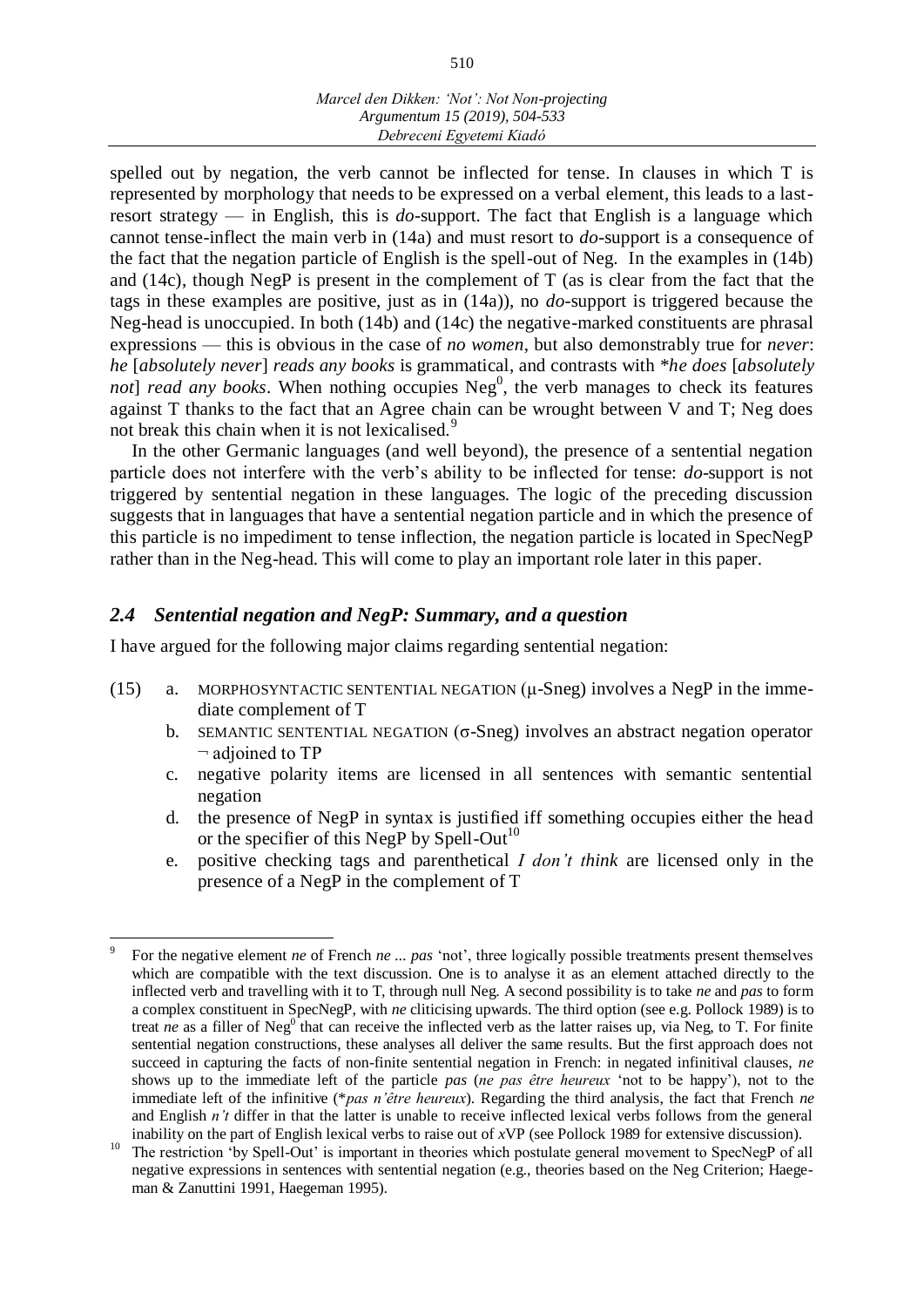f. *do*-support occurs only when the head of the NegP in the complement of T is occupied (by *not* or *n't* in English)

By the logic of this approach, we obtain the following classification of the sentences in (16), all reviewed in the foregoing:

|      |                |                                                 | $\mu$ -neg | $\sigma$ -neg |
|------|----------------|-------------------------------------------------|------------|---------------|
| (16) | a.             | he didn't say anything/squat to anyone, did he? |            |               |
|      | b.             | nothing happened to anyone, did it?             |            |               |
|      | $\mathbf{C}$ . | he said nothing/no word to anyone, didn't he?   |            |               |
|      | d.             | squat happened to anyone, didn't it?            |            |               |
|      | e.             | he said squat to anyone, didn't he?             |            |               |
|      | t.             | how often have I not watched him!               |            |               |

A question raised by the discussion of μ-negation and σ-negation in this section is what the role of morphological negation is in contexts in which σ-Sneg (i.e.,  $\neg$ ) is present. The perspective that I would like to present on the function of overt morphosyntactic negation in the presence of  $\neg$  is that it is similar, perhaps even identical, to the role played by the focus particle *only*, which marks exhaustivity. I will briefly (and somewhat tentatively) elaborate on this in the remainder of this section.

It is well known that natural languages have purely syntactic devices at their disposal to signal that a particular constituent is exhaustively focused. In Hungarian, the immediately prefinite position is almost exclusively reserved for exhaustive foci (see esp. the work of Horvath 2000, 2007); in English, the post-copular position in an *it*-cleft is almost uniquely the privilege of exhaustive foci. Yet, although both languages have syntactic ways of signalling exhaustive focus, English and Hungarian both possess a focus particle (*only*, *csak*) whose lexical meaning also signals exhaustivity — though not in exactly the same way as do the syntactic strategies: in *only John went away*, it is presupposed that John went away, and it is asserted that nobody else did, whereas in *it was John who went away*, it is presupposed that somebody went away, and asserted that the one who went away was John (and not anybody else). What is particularly interesting for our present discussion is that both English and Hungarian allow the two strategies for marking exhaustivity to combine:

- (17) a. it was only John who went away
	- b. csak János ment el only János went away

For μ-negation, a similar approach suggests itself. Though sentential negation is encoded in the syntactic structure by  $\neg$ , and  $\neg$  by itself should in principle suffice for the purpose of negation, the particle *not* (and its ilk in other languages) combines with it to express negation explicitly in the morphosyntax. That the μ-neg particle can be used as a focus particle is argued explicitly in Den Dikken (2016) (to which I refer for details which space does not allow me to reproduce here) in connection with Dutch examples of fronting of the negation particle by itself:

(18) ik had wel gezien dat Jan aankwam, maar niet had ik gezien dat Piet vertrok I had AFF seen that Jan arrived but not had I seen that Piet left 'I did see that Jan arrived, but I didn't see that Piet left'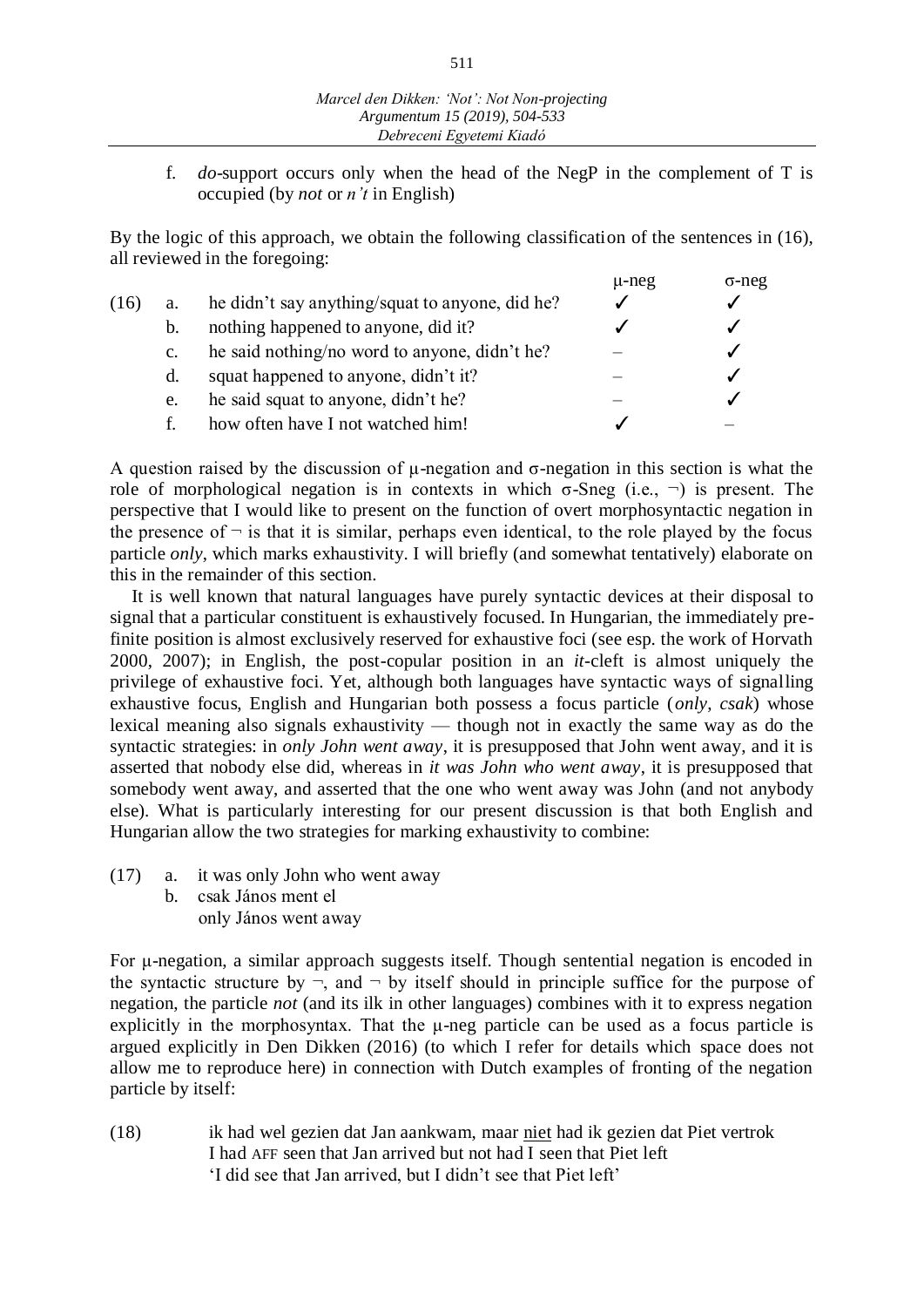But it is not just in these rather unusual 'negation fronting' constructions that the μ-neg particle is associated to focus. In (19), the sentential μ-neg particle *n't* has a variety of different focus candidates to link up to (with the small capitals in a–f marking the locus of the focal pitch accent):

| (19) |                | John didn't introduce Bill to Sue                            |                                   |
|------|----------------|--------------------------------------------------------------|-----------------------------------|
|      | a.             | John didn't introduce Bill to $\lceil$ <sub>FOCUS</sub> SUE] | (focus on $Sue$ )                 |
|      | b.             | John didn't introduce $[FOCUS BILL]$ to Sue                  | (focus on $Bill$ )                |
|      | C <sub>1</sub> | John didn't $[$ <sub>FOCUS</sub> introDUCE $]$ Bill to Sue   | (focus on the verb)               |
|      | d.             | John didn't $[$ <sub>FOCUS</sub> introduce Bill to SUE]      | (focus on the VP)                 |
|      | e.             | $[$ <sub>FOCUS</sub> JOHN $]$ didn't introduce Bill to Sue   | (focus on the subject)            |
|      | f.             | $[$ <sub>FOCUS</sub> John didn't introduce Bill to SUE]      | (focus on the entire proposition) |

In all of (19a–f), *n't* is a sentential μ-neg particle. That sentential negation is involved in all of these cases is clear from the fact that they all take *did he?* as their tag and *I don't think* as a parenthetical. I thus agree with Szabolcsi (1980) in treating focus-associated negation in such examples as sentential negation, with  $\neg$  present in the structure and taking scope over the entire proposition. (The term 'focus-associated negation' should not be taken to be coextensive with 'constituent negation' (*pace* Vu 2017): we are not dealing with constituent negation in (19).) The μ-neg particle *n't* not only helps us understand a TP with ¬ adjoined to it as a negative statement (apart from μ-neg English does not have a reliable morphological, overt-syntactic or prosodic cue to signal that  $\neg$  is present in the structure), but in (19a–e), where the focus is narrower than the proposition as a whole, it also plays a key role in the information-structural articulation of the sentence.

# **3 Sentential negation** *versus* **constituent negation**

# *3.1 Morphological and syntactic identity*

For sentential negation, the idea that it is syntactically represented by a NegP on the main spine of the clause has a venerable tradition (see Pollock 1989, Laka 1990, Progovac 1994, Haegeman 1995, Zanuttini 1997, etc.). Sentential NegP, in languages such as English, serving as the complement of T and takes some extended projection of the main predicate (typically a verb) as its complement, as in (2), repeated here.

(2) *the structure of morphosyntactic sentential negation*  $[ForceP$  Force  $[rP$   $\neg$   $[rP$  Spec  $[rT$   $[NegP]$  Spec  $[Neg'$  Neg  $[xVP... V...]]]]]]$ 

With *xVP* sitting in the complement position of Neg, the negation particle has a choice between the Neg<sup>0</sup> position and SpecNegP — a parameter that we already saw at work in section 2.3, on *do*-support, and which I will return to again later. Outside NegP, towards the top of the clause (with scope over the entire proposition except for its illocutionary force<sup>11</sup>), is the abstract sentential negation operator, represented as an adjunct to TP in (2).

 $11\,$ <sup>11</sup> That the abstract sentential negation operator does not have scope over illocutionary force is clear from the fact that *didn't he go to the party?* cannot be interpreted in such a way that the interrogativity of the utterance is negated — this sentence means 'I am asking if he didn't go to the party', NOT 'I am not asking whether he went to the party'.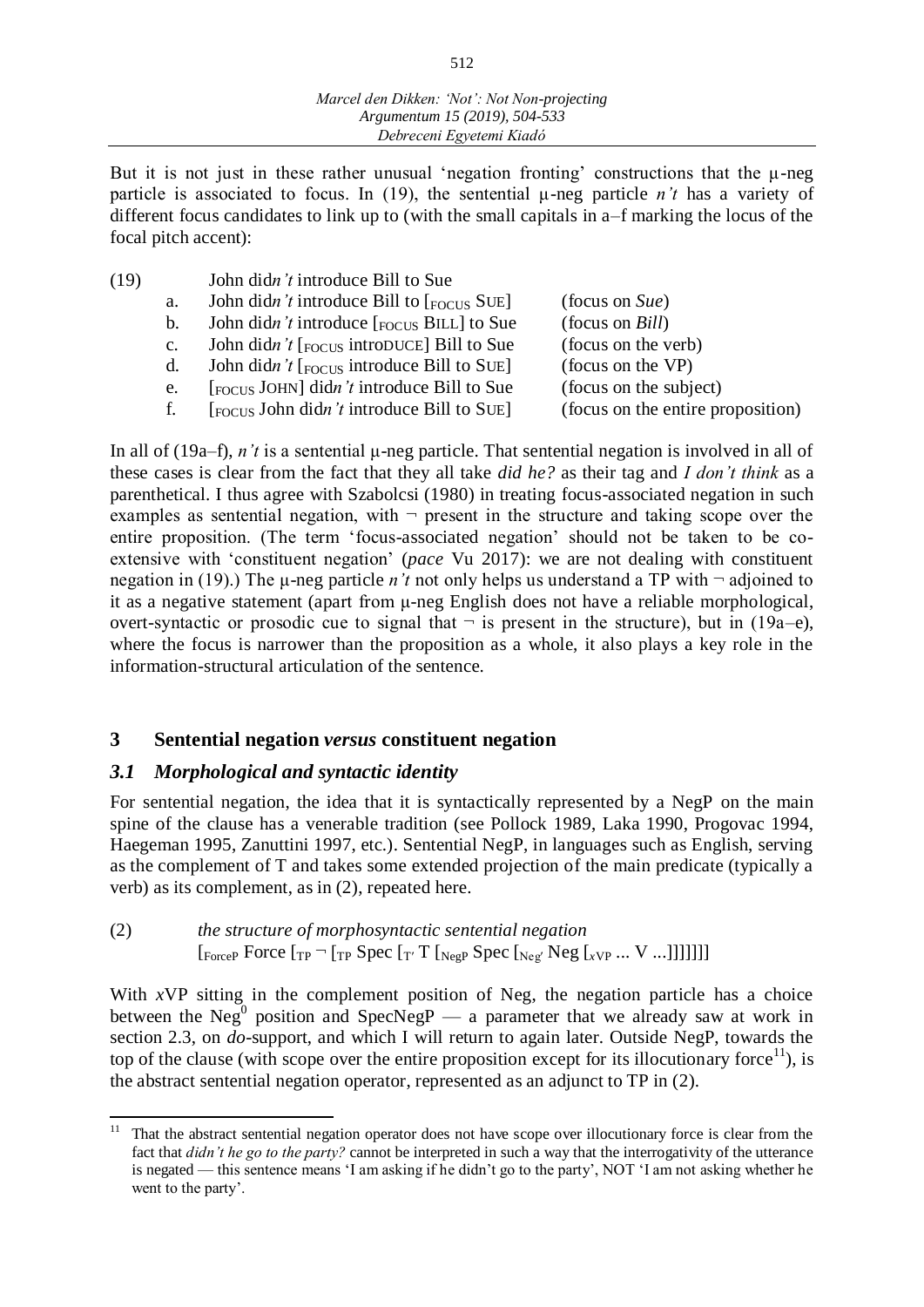Though NegP as such is a well-estlablished ingredient of the syntactic toolkit, its distribution is customarily confined to just sentential negation. The literature on negation is often not particularly explicit on the syntactic representation of constituent negation; but the majority view seems to be that constituent negation involves the adjunction of the negation particle directly to the constituent that is negated. I will argue here that this null hypothesis is untenable, and that constituent negation, like sentential negation, involves NegP, a projection of the Neg-head.

An initial argument for a syntactic assimilation of sentential and constituent negation is the fact (very well known but not often taken cognizance of) that in language after language, constituent negation and sentential negation involve exactly the same negation particle — English *not*, Dutch *niet*, Hungarian *nem*, to mention just a few examples. What further strengthens the case for syntax treating sentential and constituent negation as fundamentally similar is the realisation that an *a priori* simple analysis of the string *not a book* in (20) involving adjunction of *not* to the noun phrase *a book*, as in (21a), is arguably ungrammatical: the DP *a book* in (20) is an argument (of the verb *read*), and adjunction to arguments is forbidden (Chomsky 1986, McCloskey 1992, 2006).<sup>12</sup> With (21a) hereby off the table as a representation of constituent negation (at least for categories that are selected by a higher predicate), the alternative is a NegP, as in either (21b) or (21c): the negation particle is either a head that lexicalises  $Neg^0$  or a phrase located in SpecNegP (in which case NegP has a phonologically silent head).

(20) he was reading *not* a book but a magazine

 $\overline{a}$ 

<sup>&</sup>lt;sup>12</sup> The prohibition of adjunction to constituents that receive a θ-role played an instrumental role in the theory of successive-cyclic movement developed in *Barriers*, and was primarily conceived at the time as a ban on adjunction to arguments *in the course of the derivation*, not as an injunction against adjunction to arguments *tout court*. The rationale given by Chomsky (1986) (attributed to Kyle Johnson) was based on a particular interpretation of the θ-Criterion, and also specifically targeted transformational adjunction, not base adjunction. The leading idea was that an argument, which is assigned its θ-role in its position of first Merge ('at D-structure', in classic generative parlance), needs to be recognised as such at LF — but adjunction to the argument in the course of the derivation interferes with this because it changes the argument into something that the predicate had not 'ordered' originally. An analogy may help here. Imagine an Italian paying a visit to Starbucks and placing an order for a cappuccino. When presented with a concoction with a load of whipped cream, cinnamon and colourful candy-coated chocolate sprinkles on top, the Italian will likely look surprised, and say to the barista: 'That's not what I ordered!' — the Italian (the 'predicate') had selected a cappuccino 'at D-structure' (i.e., when he placed his order), but does not recognise as a cappuccino the beverage that the barista handed him 'at LF', which has all manner of things 'adjoined' to it that he did not order. Similarly, when a linguistic predicate, by way of its θ-grid, orders an argument of a certain sort at D-structure, it expects to find in the relevant argument position at LF a constituent that meets its selectional restrictions, not something that has stuff adjoined to it that the verb does not select for. It is not obvious, however, that this rationale for the ban on adjunction to arguments goes through as stated: it is inconceivable that adjunction to an argument affects the nature of its θ-role. Adjunction does not change the category of the argument either, so subcategorisation should be satisfiable as well. I will not adopt the Johnson/Chomsky line on the adjunction prohibition, therefore. Rather, I will exploit the segment/category distinction of May (1985) and Chomsky (1986), and assume that in a structure of the type [V  $\left[\chi_{\rm P} \alpha \right]_{\rm XP}$  ...]], V can only see the outer segment of the bi-segmental XP category, and hence can only assign its θ-role to that outer segment. Since θroles do not 'percolate' (whether upwards or downwards), this leaves the inner segment of XP as well as the bi-segmental XP category as a whole uninterpretable for the θ-Criterion. This way of deriving the prohibition on adjunction to arguments makes this ban cover base-adjunction. The structure in (21a) is thereby excluded from serving an argument function.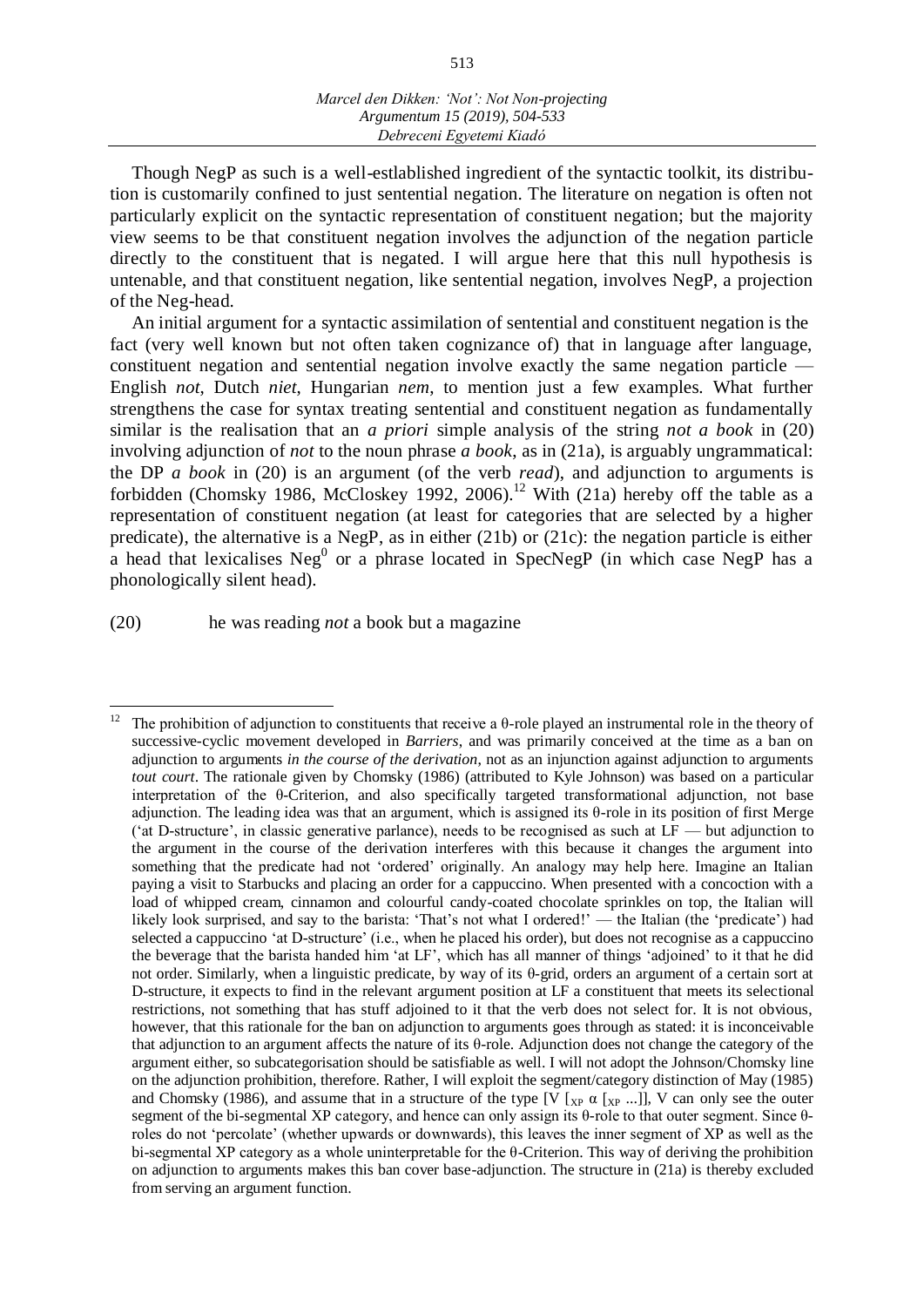$(21)$  a.  $*$ [<sub>DP</sub> *not* [<sub>DP</sub> *a book*]]

- b.  $\left[\text{NegP} \left[\text{Neg}^c\text{Neg}=not \left[\text{DP} a \text{book}\right]\right]\right]$
- c.  $[\text{NegP} not [\text{NegP} Neg \text{RegP} \quad [\text{DP} a \text{book}]]]$

For English *not*, (21b) is arguably the right approach. For sentential negation, we had already come across an argument to this effect in the discussion of *do*-support in section 2.3. In the next section, we will see that the *not*-as-Neg<sup>0</sup> analysis is also highly advantageous in the analysis of constituent negation.

The interim conclusion is that sentential and constituent negation are fundamentally the same in their involvement of NegP. This is not to say, of course, that there are no differences between sentential and constituent negation.<sup>13</sup> The two differ in two respects: *(a)* the location of NegP in the syntactic structure (sentential negation always involves a NegP in the immediate complement of T), and *(b)* the presence of the abstract semantic negation operator  $\neg$  (only sentential negation has  $\neg$ ).

## *3.2 Constituent negation and the subject*

I argue in this paper that the constituent [*not a book*] found in (20) is a NegP headed by *not*. The element *not* is a lexical item that is not endowed with or specifiable for φ-features; and the functional head Neg<sup>0</sup> is not in possession of  $\varphi$ -features either. This severely curtails the distribution of constituent-negated noun phrases in English: since their NegPs are φ-featureless, they are expected to be unable to value the inherently unvalued φ-features of functional

(i) a. he had *not* had any trouble he had*n't* had any trouble

(ii) a. there are *not* arriving any new guests today there are*n't* arriving any new guests today

b. he had had *not* a stroke but a heart attack \*he had had*n't* a stroke but a heart attack b. there are *not* two but three men at the door there are*n't* two but three men at the door

Relatedly, for the reading of (iiia) in which it is equivalent to (iiib), Cirillo (2009: 119-20) suggests that it is derived by contracting *not* onto the finite auxiliary from the base position of the constituent-negated phrase [*not everybody*].

(iii) a. everybody didn't read the book b. not everybody read the book

It is true that contraction of *not* in constituent negation contexts is sometimes blocked even when *not* is immediately adjacent to a finite auxiliary or copula — for instance, contraction in (ivb) loses us the litotes reading ('quite significant, non-trivial') available for (iva), which is associated with constituent negation. This is arguably caused by the fact that the structural distance between *not* and *are* is too large: in [[*not insignificant*] *problems*], there are too many left brackets between *not* and *are* to facilitate contraction.

- (iv) a. there are not insignificant problems with this proposal
	- b. there aren't insignificant problems with this proposal

In light of the material presented in this footnote, I dismiss *n't* contraction as a reliable diagnostic for the sentential *vs* constituent negation distinction.

 $13\,$ <sup>13</sup> It is well known that the *not* of (ia) and the *not* of (ib) diverge when it comes to weakening of *not* to *n't* and concomitant contraction onto the preceding verb — see the right-hand examples. But this has more to do with the host of *n't* than with the negation particle itself: *n't* can only be contracted onto finite auxiliaries and the finite copula, and past-participial *had* in (ib), though sounding just like finite *had*, does not fall into that category. The structural description of the rule of *n't* contraction makes reference first and foremost to finiteness. In (ib), that structural description is not met; hence the right-hand example fails. But in (iib) it is — and what we find (as the right-hand examples show) is that contraction of *n't* onto *are* is as grammatical here as it is in (iia).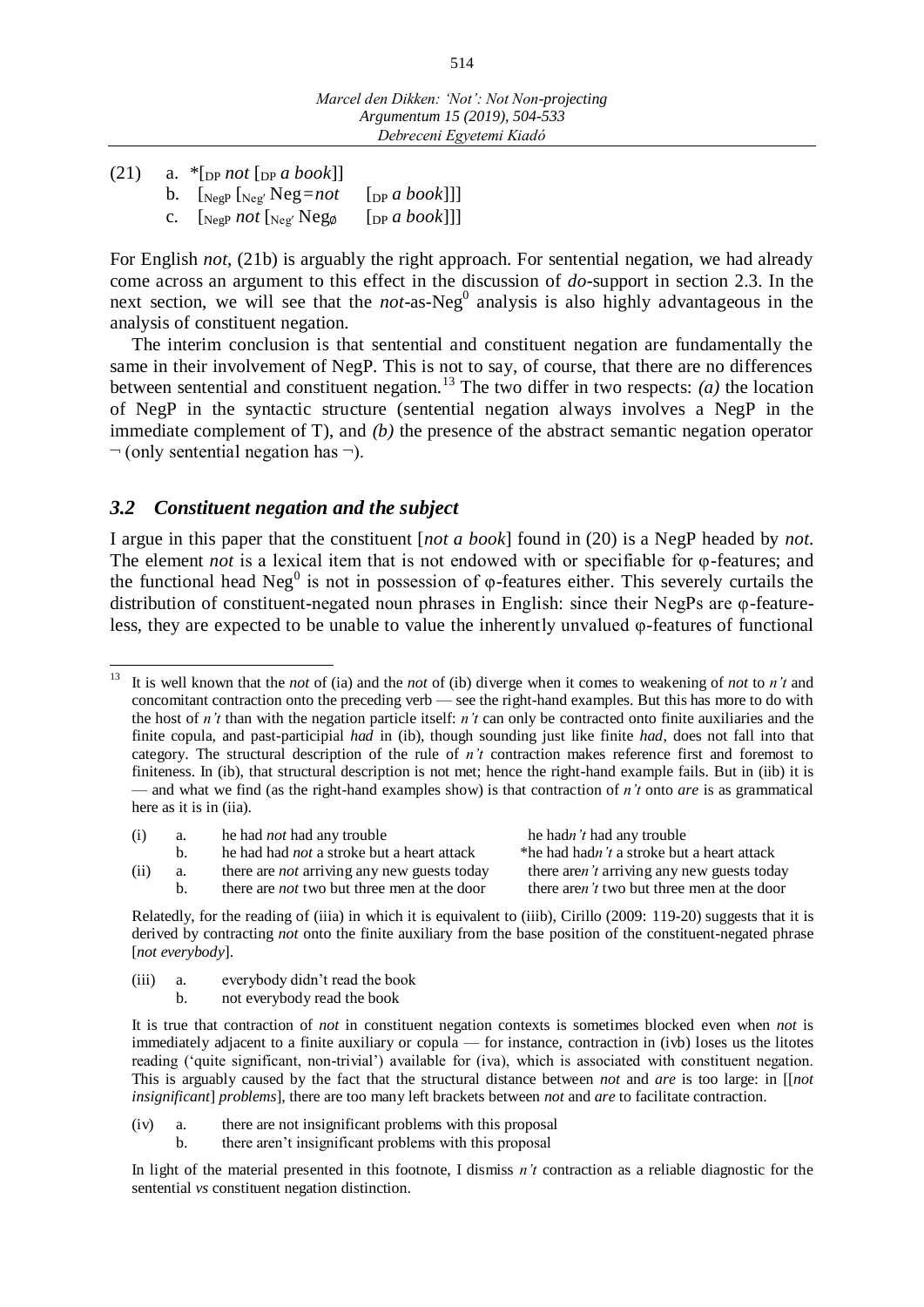heads such as finite  $T$  — finite T always has a bundle of  $\varphi$ -features, and these features are valued in an agreement relationship with a local noun phrase that has a matching set of φfeatures; in the absence of a match, T's φ-features will remain unvalued, which causes the derivation to crash at the interfaces. The prediction, then, is clear: given that English *not* is a Neg-head, and given that it lacks φ-features, it should be impossible in this language to use a constituent-negated noun phrase as the subject of a finite clause.<sup>14</sup>

This prediction is borne out by the ungrammaticality of the sentences in (22) and (23):

- (22) a. \*Bob solved the problem; not Bill solved it
	- b. \*Bob is going to Bristol; not Bill is going there
- (23) a. \*Bob solved the problem; not Bill did (so)
	- b. \*Bob is going to Bristol; not Bill is

The examples in (22) are somewhat awkward even with sentential negation in the second clause, because of the redundancy of repetition of the VP: *Bob solved the problem; Bill didn't solve it* or *Bob is going to Bristol; Bill isn't going there*. But (22) is sharply worse than this, so redundancy *per se* is not the root cause of the ill-formedness of (22). This is confirmed by the fact that (23), which eliminates the redundancy by performing VP ellipsis or *do so* replacement, remains hopeless — again in stark contrast to the counterparts with sentential negation, *Bob solved the problem; Bill didn't (do so)* and *Bob is going to Bristol; Bill isn't*. The ill-formedness of (22) and (23) lends credence to an approach to English constituent negation along the lines of (21b), with *not* as the head of NegP: on this analysis, the ungrammaticality of (22) and (23) falls out from the fact that the T-head of the second clause in these examples is unable to value its φ-features because the subject (a NegP with *not* as its head) does not possess any such features.

Interestingly, so-called 'stripping', as in (24), delivers a fine result with a constituentnegated DP that functions as the subject of the elliptical clause. On assumptions that are well established in the literature, the syntax of the second clause of (24) contains a TP of which [*not Bill*] is the subject. But though [*not Bill*] was unable to serve as the subject of (22) and (23), it somehow does manage this in (24). That is because in (24) the entire TP is stripped away: [*not Bill*] is placed in the focus position of the clause (SpecFocP), and TP is marked for ellipsis. With the ellipsis of TP, the unvalued φ-features of T vanish as well, and as a result these features cannot pose a problem at the interfaces.<sup>15</sup>

 $14$ The text discussion confines itself to  $\varphi$ -features. But T also has a Case feature that needs to be matched. Neg=*not* is unspecified for Case, so Case checking with constituent-negated subjects fails as well. In light of the fact that objects check structural Case, too, this entails that [*not x*] should also be impossible in object position. This is correct: \**John kissed not Mary yesterday; he kissed Sue* is ungrammatical. See Den Dikken & Griffiths (2018) for discussion.

Note that 'a constituent-negated noun phrase' should be taken to strictly mean 'a noun phrase that is itself constituent-negated', *not* as 'a noun phrase that has a constituent negation inside it'. It is perfectly fine to use such DPs as *a not unreasonable suggestion* and *not a few people* (Klima 1964) as structural subjects (or objects): here Neg=*not* combines with the AP *unreasonable* or the QP *a few*, which are *sub*constituents of the DPs in question; these DPs themselves are specified for φ- and Case features in the usual way, and therefore distribute like any ordinary argumental DP.

<sup>&</sup>lt;sup>15</sup> Note that this confirms that the problem with (22) and (23) arises at the interfaces: the unvalued  $\varphi$ -features of T cannot be interpreted there. For more discussion of the nature of stripping and the licensing conditions imposed on ellipsis (not relevant here), I refer the interested reader to Den Dikken & Griffiths (2018).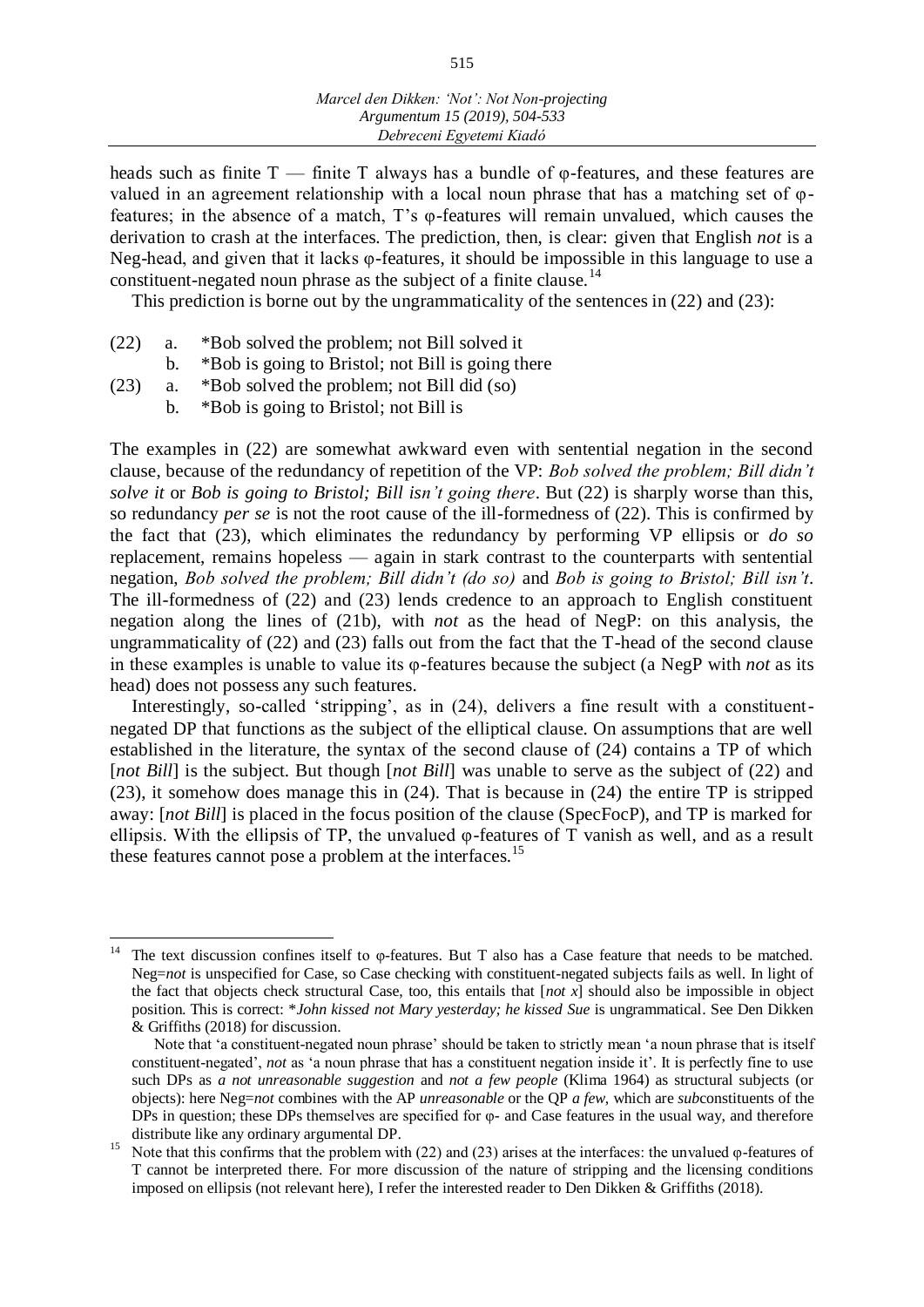516

- (24) a. Bob solved the problem; not Bill
	- b. Bob is going to Bristol; not Bill

Stripping aside, English speakers are quite generally unhappy with constituent-negated DPs as subjects of finite clauses. Thus, not just (22a,b) but (25a,b) as well are deemed quite poor by the majority of English speakers — in clear contrast to their counterparts in the primed examples.

- (25) a.  $(25)$  a.  $(27)^{2}$  not Bill solved the problem a'. not Bill but Bob solved the problem
	- not Bill but Bob solved the problem
	- b.  $(2)^{2}$ not Bill is going to Bristol but Bob
	- b'. not Bill but Bob is going to Bristol

The deviance of (25a,b) gets stronger in subject–auxiliary inversion contexts. I will demonstrate this in two different ways. First, consider the examples in (26).

- (26) a. \*how didn't Bill solve the problem?
	- b. \*how did not Bill solve the problem but Bob?
	- b'. how did not Bill but Bob solve the problem?

Here, (26a) serves as a baseline: it establishes that *wh*-extraction of *how* across a sentential negation gives rise to an 'inner island' effect (Ross 1984): this question is very awkward (unless there is a fixed repertoire of ways of solving the problem at hand, in which case *how* is 'D-linked'). Ungrammaticality persists in (26b), but (26bʹ) is okay. The well-formedness of (26bʹ) tells us that [*not Bill but Bob*] can serve as a constituent in the structural subject position, SpecTP: the negation particle *not* is part of this coordinate subject, and no inner island effect arises because there is no sentential negation (i.e., (26bʹ) is equivalent to *how did Bob solve the problem?*). In light of this, the fact that (26b) remains ungrammatical indicates that [*not Bill*] cannot by itself be the constituent-negated structural subject in SpecTP.

This is confirmed by the examples in (27). Note that in highly formal and mostly written registers, *what has not Bill solved?* and *where is not Bill going?* are grammatical with sentential *not*; but in (27), featuring contraction of the finite auxiliary onto the *wh*-word (a hallmark of informal spoken registers), *not* cannot be construed as sentential negation. The fact that the sentences in (27) are ungrammatical, in contradistinction to their counterparts without *not* and *but Bob*, then tells us reliably that it is impossible for [*not Bill*] to be placed in the structural subject position.

- (27) a. \*what's not Bill solved but Bob?
	- b. \*where's not Bill going but Bob?

The fact that (25a,b) are comparatively better than (26b) and (27a,b) falls out if we make the following assumptions (see Den Dikken & Griffiths 2018): *(a)* the subject of (25a,b) is not just [*not Bill*] but the entire *but*-coordination (*not Bill but Bob*, which we know can serve as a subject integrally:  $(25a'b')^{16}$ , and *(b)* 'extraposing' the *but*-conjunct to sentence-final

 $16\,$ <sup>16</sup> The string *not Bill but Bob* in (25aʹ,bʹ) is a coordination phrase headed by the conjunction *but* (so-called 'corrective *but*', as opposed to 'counterexpectational *but*'). This conjunction, like other conjunction particles, is not inherently endowed with φ-features; but as is well known, coordination phrases are nonetheless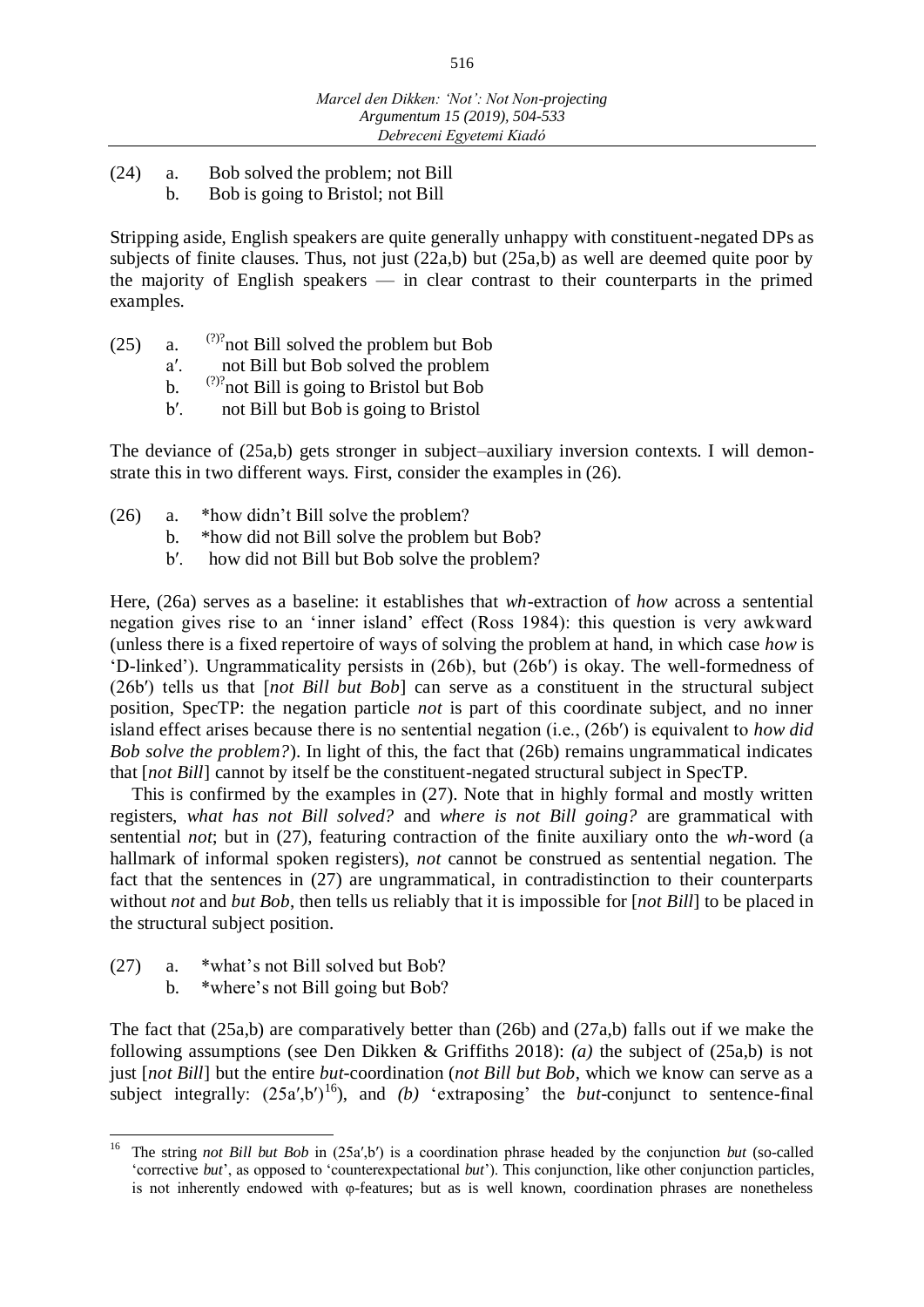position is impossible if the coordination structure finds itself in SpecTP but relatively easy when this structure is situated in a left-peripheral focus position.<sup>17</sup> While (25a,b) is open to a parse in which [*not Bill*] is a focus in the left periphery, for the subject–aux inversion constructions in (26b) and (27) it must be the case that [*not Bill*] is in SpecTP. If (by hypothesis) extraposition of *but Bob* is impossible from SpecTP, (26b) and (27) cannot be derived via extraposition — and since we know already from (22) and (23) that [*not Bill*] cannot be the subject of a finite clause all by itself (because the NegP headed by *not* lacks φfeatures suitable for valuing T's unvalued  $\varphi$ -features), there is no hope for (26b) and (27).<sup>18</sup>

The facts of Dutch introduce an interesting twist to this picture. Not only does Dutch show a much greater degree of tolerance towards sentences of the type in (25a,b), as shown in (28a), the language also allows subject–V*fin* inversion constructions of this type, as in (29a). The b–examples are provided in order to show that the entire string [*niet x maar y*] 'not x but y' can also be placed in immediately pre- or post-V*fin* position in root clauses.

(28) a. niet jij was de winnaar maar ik not he was the winner but I

 $\overline{a}$ 

- b. niet jij maar ik was de winnaar not you but I was the winner
- (29) a. waarom was niet ik de winnaar maar jij? why was not he the winner but you
	- b. waarom was niet ik maar jij de winnaar? why was not I but you the winner

The combination of (28) and (29) leads us to the possibility to have the post-finite constituentnegated subject of the first conjunct serve as an ellipsis remnant, followed by a clausal (rather than nominal) *but*-conjunct. In English, such is completely impossible (see the prose translation of (30)) — not surprisingly, in light of the ungrammaticality of (26b) and (27). But in Dutch this works.<sup>19</sup>

specified for φ-features and manage to serve as grammatical subjects. See Toosarvandani (2013) for important discussion (*contra* Vicente 2010) supporting the hypothesis (adopted here) that corrective *but* can coordinate subclausal constituents (including DPs).

<sup>17</sup> For the first part of *(b)*, there is plenty of support — in fact, not only is extraposition of a subpart of the constituent in SpecTP impossible, it is even ungrammatical to extrapose the structural subject integrally (see Rizzi 1990, for instance). For the second part of *(b)*, support may be derived from the observations in Guéron (1980) about the distribution of extraposition from subjects in English. The fact that *a letter just arrived from China* is much better than \**a letter was confiscated from China* or \**a letter caused major upheaval from China* can be understood from the perspective of the text discussion in light of the fact that *a letter from China just arrived* (a thetic judgement) does not have the topic–comment articulation of *a letter from China was confiscated* or *a letter from China caused major upheaval* (both categorical judgements, with the subject as the topic): it is plausible to assume that in *a letter from China just arrived*, the noun phrase of *letter* sits in a focus position in the left periphery, and is eligible for extraposition of the PP as a result. That extraposition is involved in (25a,b) (for speakers who accept these) is supported by Right Roof Constraint effects: see Den Dikken & Griffiths (2018). If such effects can be derived from an analysis involving clausal coordination *cum* ellipsis along the lines of Toosarvandani (2013: 853), such an analysis will serve as an alternative to the proposal in *(b)*.

<sup>18</sup> The examples in (22) and (23) remain ungrammatical because nothing can value T's φ-features: [*not Bill*] by itself cannot, for reasons discussed; and here, unlike in (25a,b), we cannot assume that [*not Bill but Bob*] is the underlying subject because *but Bob* is altogether absent from these sentences.

<sup>&</sup>lt;sup>19</sup> In (i)–(iii) are just a few attested examples culled from the internet. The grammaticality of (30) and (i)–(iii) indicates that corrective *but* can in principle conjoin two clauses with ellipsis taking place in the first conjunct. Langacker (1969: 171) claims that such ellipsis is blocked by the Backwards Anaphora Constraint;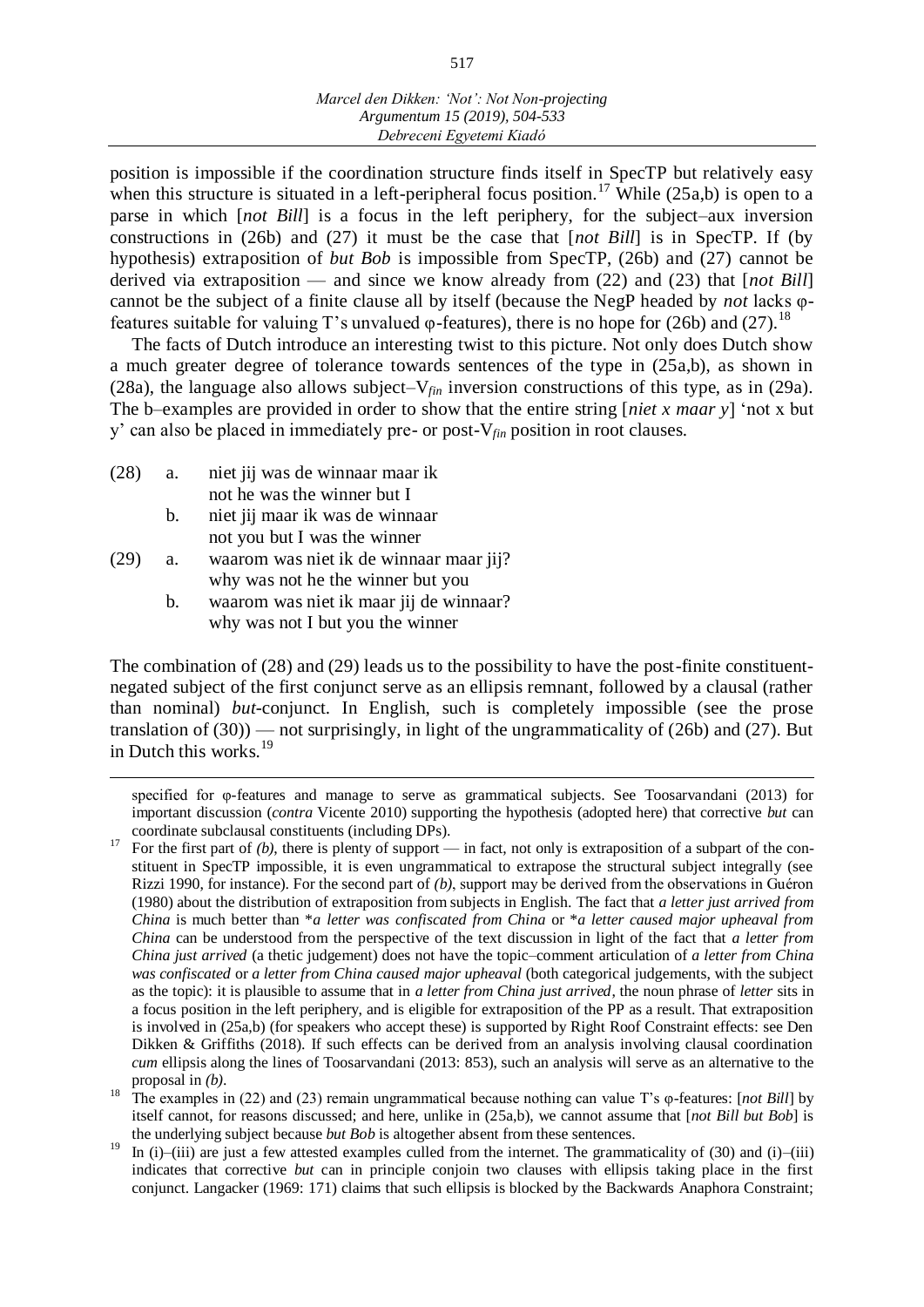(30) waarom was niet ik maar waren jullie de winnaar? why was not I but were you<sub>PL</sub> the winner \*'why was not I but were you the winner(s)?'

The examples in (28a), (29a) and (30) suggest that it is possible in Dutch for a constituentnegated subject to control φ-feature agreement with the finite verb by itself — even in subject–V*fin* inversion contexts, for which, on entirely standard assumptions, it is clear that the subject finds itself in the structural subject position, SpecTP. So let us take (29a) and (30) to indicate that [*niet x*] can be in SpecTP and value the finite verb's φ-features. How can this come to pass?

A reasonable hypothesis, from the perspective of the proposal for the syntax of negation advanced in this paper, will be to say that whereas in English the negation particle *not* finds itself directly under the Neg-head of NegP, the Dutch negation particle *niet* is the occupant of SpecNegP, with Neg<sup>0</sup> remaining empty. Concretely, English and Dutch differ as in (31) *vs* (32):

| (31) | $[\text{NegP}[\text{Neg}']$ $\text{Neg}=not[\text{DP}x]]$     | (English) |
|------|---------------------------------------------------------------|-----------|
| (32) | $[\text{NegP}\text{niet}[\text{NegNeg}[\text{DP} \text{X}]]]$ | (Dutch)   |

This hypothesis is directly compatible with the fact that Dutch is not a *do*-support language: the silent Neg-head does not break the Agree chain between T and the verb. And not only is silent Neg transparent to the construction of an Agree chain, it also facilitates the 'percolation' of the φ- and Case-features of the DP in Neg's complement up to NegP: more precisely put, silent Neg can agree in φ- and Case-features with the DP (presumably a case of *concord*) because it is not lexicalised by a negation particle that is inherently irreconcilable with these features. It is thanks to this agreement relationship between silent Neg and DP in (31) that NegP gets specified for φ- and Case-features; and it is thanks to the fact that NegP obtains these features that it is possible to use the NegP in (32) as the structural subject of a nonelliptical finite clause. This is how placing the negation particle in SpecNegP helps in accounting for the facts in  $(28)$ – $(30)$ .<sup>20</sup>

(i) eigenlijk is niet hij maar zijn zij van positie veranderd actually is not he but are they of position changed

 $\overline{a}$ 

- (ii) volgens hem is niet hij maar zijn wel alle usual suspects genomineerd
- according.to him is not he but are AFF all usual suspects nominated
- (iii) volgend seizoen is niet hij maar wordt Dieter Dillen de coach van de derdeklasser next season is not he but becomes Dieter Dillen the coach of the third-division.team
- <sup>20</sup> A wrinkle that future research should iron out is the fact that Dutch does not differ from English with respect to the ill-formedness of (22) and (23) *vs* the grammaticality of (24): see (i)–(iii). The ungrammaticality if (i) and (ii) is unexpected from the perspective of the text proposal; presumably there is some factor besides φ-

but though English does indeed seem to disallow it (recall the prose translation of (30); I therefore distance myself here from Vicente 2010, who analyses English *not a mathematician but a physicist discovered the neutron* in terms of clausal coordiation *cum* ellipsis), Dutch is open to such ellipsis. The ellipsis in question may be (assimilable to) cases of 'backwards gapping' identified for head-final languages such as Japanese by Ross (1970), and analysed by Hankamer (1979) in terms of Right Node Raising. Toosarvandani (2013: 836) points out correctly that for English examples such as  $(25a′, b′)$  (and similarly for Dutch (28b) and (29b)), such an analysis is implausible in light of the fact that these sentences lack the prosody typical of RNR. But (30) and (i)–(iii) are prosodically much more like RNR, with a rise on pitch-accented [*niet x*] and *y*, followed in both locations by a fall and pause.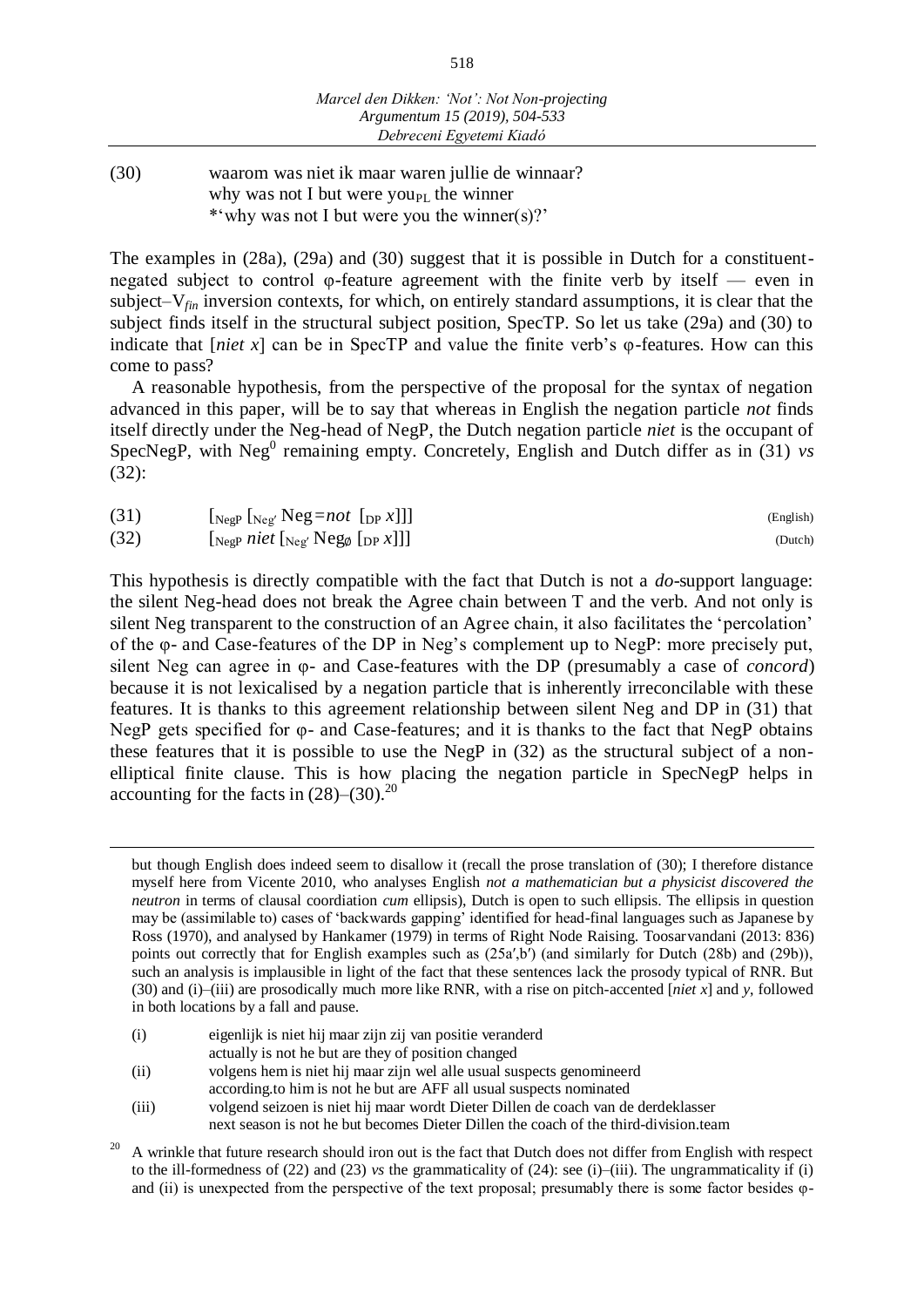*Marcel den Dikken: 'Not': Not Non-projecting Argumentum 15 (2019), 504-533 Debreceni Egyetemi Kiadó*

Hungarian is not a *do*-support language either. So it makes sense to hypothesise that the Hungarian negation particle *nem* is like Dutch *niet* in being located in SpecNegP rather than in Neg<sup>0</sup>. For Hungarian, therefore, I postulate the structure in  $(33)$ .<sup>21</sup>

## (33)  $[\text{Neg } nem \left[\text{Neg } Neg \left[\text{DP } x\right]\right]]$  (Hungarian)

-

If (33) is correct, and if I am right in arguing that silent Neg can agree in  $\varphi$ - and Case-features with the DP in its complement, it should be possible for [*nem x*] to serve as the structural subject of a non-elliptical finite clause in Hungarian. The grammaticality of (34a) is an immediate indication that [*nem x*] can be nominative and control φ-feature agreement with the finite verb.<sup>22</sup> But (34a) does not tell us whether  $[*nem x*]$  can occupy the structural subject position (SpecTP): the constituent-negated focus is arguably in the focus position here.<sup>23</sup>

feature agreement that is responsible for the ill-formedness of these sentences. What this factor might be is something I do not know at this time.

(i) \*Bob heeft het probleem opgelost; niet Bill heeft het opgelost Bob has the problem solved not Bill has it solved

- (ii) \*Bob heeft het probleem opgelost; niet Bill heeft dat gedaan Bob has the problem solved not Bill has that done
- (iii) Bob heeft het probleem opgelost; niet Bill Bob has the problem solved not Bill

<sup>21</sup> Placing the sentential negation particle *nem* in SpecNegP is able to structurally assimilate the word-order facts of sentential negation constructions and sentences with a fronted focus: in both, the finite verb raises to the head of the relevant functional projection (NegP and FocP, respectively). A reviewer asks what happens in sentences that have both a fronted focus and sentential *nem*, as in *JÁNOS nem ment ki* 'it is János who didn't go out', where *ment* surfaces to the immediate right of *nem*, not in between the focus and the negation particle. Apparently the finite verb raises up only to the lower of the two functional heads in the FocP-over-NegP structure. A possible explanation for this that readily comes to mind is that 'criterial freezing' leaves the finite verb stuck in Neg after having made its first 'criterion-driven' move.

<sup>22</sup> Hungarian corrective *hanem*, like Spanish corrective *sino*, consists of the equivalents of *if* and *not*. Although *ha* by itself can only introduce clauses, in line with Toosarvandani (2013) (and *contra* Vicente 2010) I allow *hanem* to coordinate subclausal constituents, for reasons discussed in connection with (35b), below.

- See also Mycock (2010) and Laczkó (2015b) on (i), with its characteristic focus word order. They take the focus position in Hungarian to be SpecVP; I label it SpecFocP and assume it to be outside TP, with *János* in the topic position. On the syntax of (ii), Mycock (2010) and Laczkó (2015b) part ways, with Mycock treating *nem mindenkit* as the occupant of *mindenkit*'s usual quantifier position and Laczkó identifying the position of *nem mindenkit* as the focus position: Laczkó (2015b: 203) states, in line with his earlier work (esp. Laczkó 2014b), that 'a universal QP can be negated in its canonical position iff there is a focused constituent in [the preverbal focus position]'.
	- (i) János nem Marit hívta fel
	- János(NOM) not Mari.ACC called up (ii) nem mindenkit hívott fel János not everyone.ACC called up János(NOM)

I agree with É. Kiss (2015) and Vu (2017) in treating every instance of the negation particle *nem* combining directly with a focus as a case of constituent negation. But the grammaticality of (iii) (Laczkó 2015b: 203), with *János* as the focus and *nem mindenkit* in a non-focal quantifier position in the higher left periphery, shows that constituent negation in Hungarian cannot be equated with the recipe '*nem*+focus' (*contra* É. Kiss 2015).

(iii) nem mindenkit János hívott fel not everyone.ACC János(NOM) called up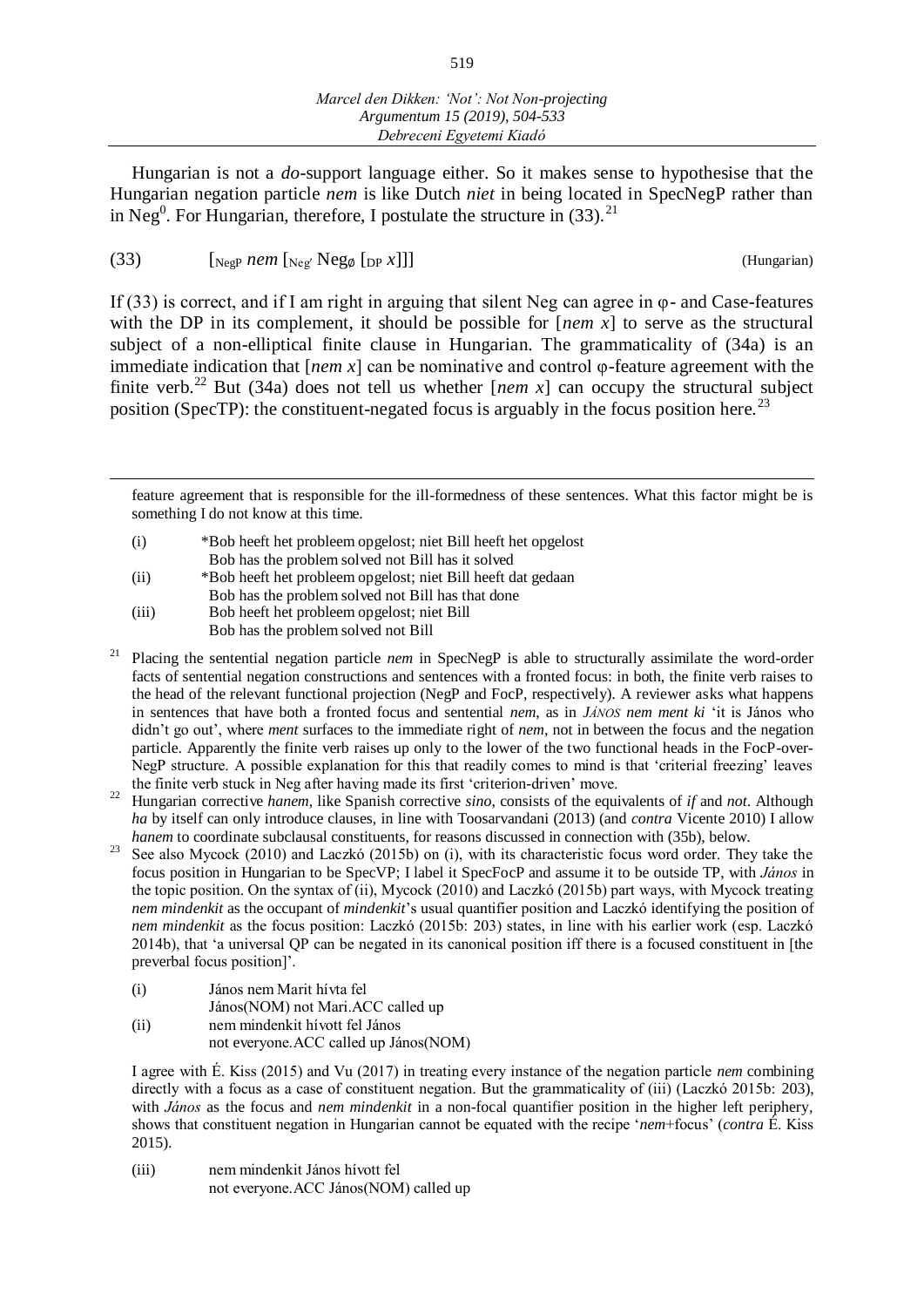- (34) a. nem te voltál a győztes, hanem én not you were.2SG the winner but I
	- b. nem te, hanem én voltam a győztes not you but I was.1SG the winner

To test whether [*nem x*] can be in SpecTP, we would need examples involving subject–V*fin* inversion, such as (35a).

- (35) a. %miért voltam nem én a győztes, hanem te? why was.1SG not I the winner but you
	- aʹ. miért nem én voltam a győztes, hanem te? why not I was.1SG the winner but you
	- b. \*miért voltam nem én, hanem te a győztes? why was.1SG not I but you the winner
	- b'. <sup>(?)?</sup>miért nem én, hanem te voltál a győztes? why not I but you were.2SG the winner

The judgements on (35a) are variable. This is related to the degree to which it is possible in general to place a focused subject in post-V*fin* position in Hungarian, independently of the presence or absence of constituent negation: sentences like %*miért vagyok (csak) én a győztes?* 'why am (only) I the winner' give rise to variable responses as well, and these responses seem correlated with the judgements on (35a). Speakers who do not like these sentences do accept their alternatives in which the pronominal subject (whether constituentnegated or not) is placed between *miért* and the finite verb, in SpecFocP (just as in (34)): see (35aʹ) and *miért (csak) én vagyok a győztes?*. So it seems to me safe to say that *for speakers who allow focused pronominal subjects to the right of the finite verb* in the first place, (35a) is grammatical. This confirms, for these speakers, that [*nem x*] can occupy the structural subject position (SpecTP) in Hungarian.

A complication in comparison to the English and Dutch facts reviewed previously arises from the fact that Hungarian [*nem x, hanem y*] 'not x but y' cannot be in the post-V*fin* structural subject position as a unit: (35b) is uniformly deemed ungrammatical. It improves somewhat with [*nem x, hanem y*] between *miért* 'why' and the finite verb, as in (35bʹ) — but even (35b') does not have status of (35a').<sup>24</sup> This can be understood in light of É. Kiss's (2012) observations about coordination with *és* 'and' of φ-distinct personal pronouns:

(36) a. \*melyik alakok a képen vagytok [te és ő]? which figures the picture.in are.  $2PL$  you<sub>SG</sub> and he 'which figures in the picture are you<sub>SG</sub> and he?'

 $\overline{a}$ 

<sup>24</sup> In (35bʹ), φ-feature agreement is with *te* 'you'. This could be treated as a case of closest conjunct agreement: when the pronouns are flipped, the finite verb must be *voltam* — *miért nem te, hanem én voltam a győztes?* 'why not you but I was.1SG the winner'. (Note for completeness' sake that (35b) remains ungrammatical with *voltál* replacing *voltam* — \**miért voltál nem én, hanem te a győztes?* 'why were.2SG not you but I the winner'.) As the editors have pointed out to me, however, closest conjunct agreement is impossible in cases of coordination of two participant pronouns with *és*: \**miért én és te voltál a győztes?* is ungrammatical; instead we need *miért én és te voltunk a győztesek?* 'why you and I were.1PL the winners.PL' (which is transparently unavailable for *nem én, hanem te*). This may suggest that (35bʹ) involves clausal coordination instead of subject coordination. See the discussion in the text around (35bʹʹʹ), below.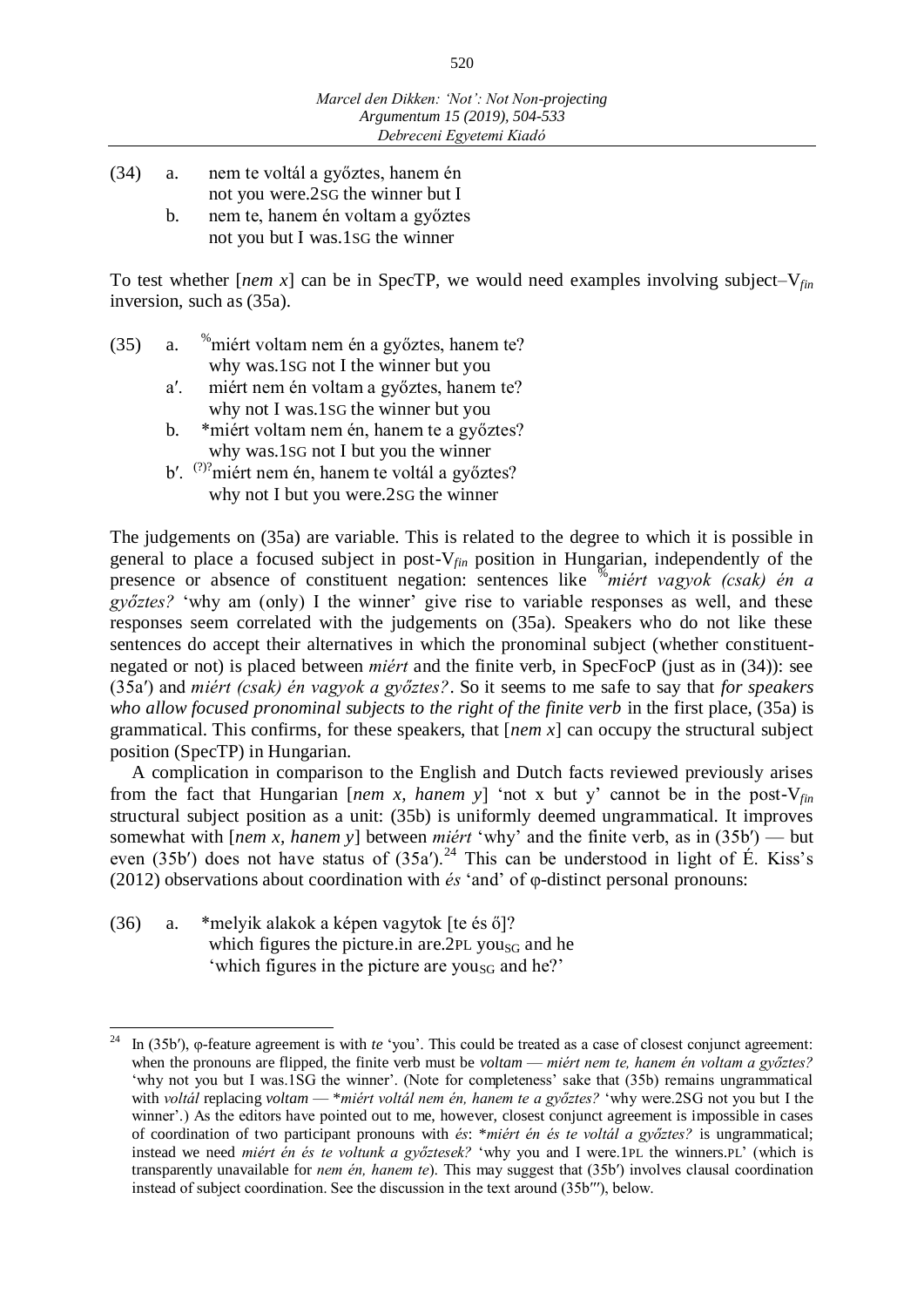b.  $(2)^{2}$ ezek az alakok a képen [te és ő] vagytok these the figures the picture.in you<sub>SG</sub> and he are.2PL 'these figures in the picture are you<sub>SG</sub> and he'

The feature conflict that arises when the two conjuncts are φ-distinct cannot be resolved in Hungarian when the coordinate subject finds itself in clause-internal position.<sup>25</sup> The coordinate structure cannot participate in φ-feature agreement, barring it from the post-V*fin* structural subject position (see (36a), which I constructed based on (36b)), and placement of the coordinate subject in the immediately pre-V*fin* focus position does not bring a major improvement  $-$  (36b) remains 'rather marginal' with coordinated  $\varphi$ -distinct pronouns (É. Kiss 2012: 1052). The facts in (35b,bʹ) are thus an integral part of a more general problem arising with φ-heterogeneous coordinate subjects in Hungarian, which makes their deviance irrelevant to the analysis of (constituent) negation *per se*. 26

The account of (35b,b<sup>'</sup>) given in the previous paragraph rests on the assumption that in these examples [*nem x, hanem y*] is a constituent formed by direct coordination of [*nem x*] and *y*: only then can we link (35b,b<sup>'</sup>) to (36), cases of pronominal coordination. A logical alternative, however, would derive (35b,bʹ) via clausal coordination, with ellipsis in the first conjunct (cf. fn. 19). The reader will recall that Dutch allows a clausal coordination parse for strings of the type in (35b,bʹ). The example in (30) (repeated here) can *only* be analysed in these terms: DP-level *maar*-coordination would be unable to accommodate the second token of the finite verb (*waren*).

(30) waarom was niet ik maar waren jullie de winnaar? why was not I but were you<sub>PL</sub> the winner

In the previous discussion, I pointed out that the fact that Dutch allows (30) but English does not (\**why was not I but were you the winner?*) falls out from the fact that Dutch [*niet x*] is a NegP with a silent Neg-head that, via agreement, is specified for the φ-features of its pronominal complement, and can therefore serve as the subject of a finite clause by itself. For Hungarian, I have argued on the basis of (34a) that [*nem x*] likewise has an empty head and is capable of checking structural Case and φ-feature agreement. In light of this, we expect Hungarian to be able to mimic Dutch (30). This expectation is fulfilled — though (35bʹʹ), with the finite verbs in front of their pronominal subjects, is impossible, (35bʹʹʹ), in which the finite verbs follow the pronouns, is by and large okay:

(35bʹʹ) \*miért voltam nem én, hanem voltál te a győztes? why was.1sG not I but were.2sG you<sub>SG</sub> the winner  $(35b'')$  <sup>?</sup>miért nem én voltam, hanem te voltál a győztes?

why not I was.1sG not I but you<sub>SG</sub> were.2sG the winner

 $\overline{a}$ <sup>25</sup> When the subject is a topic, no problem arises: the structural subject position is then filled with a *pro* whose feature content is based on the referent of the coordinate topic. See É. Kiss (2012) for discussion, irrelevant here.

<sup>&</sup>lt;sup>26</sup> That φ-heterogeneity is at the root of the problem with (25b,b<sup>'</sup>) is confirmed by the fact that when the two contrastive foci have identical φ-features, the result is much better: (?)?*miért költözött ki nem János, hanem Béla a házból?*, *miért nem János, hanem Béla költözött ki a házból?* '(both) why didn't János but Béla move out of the house?'.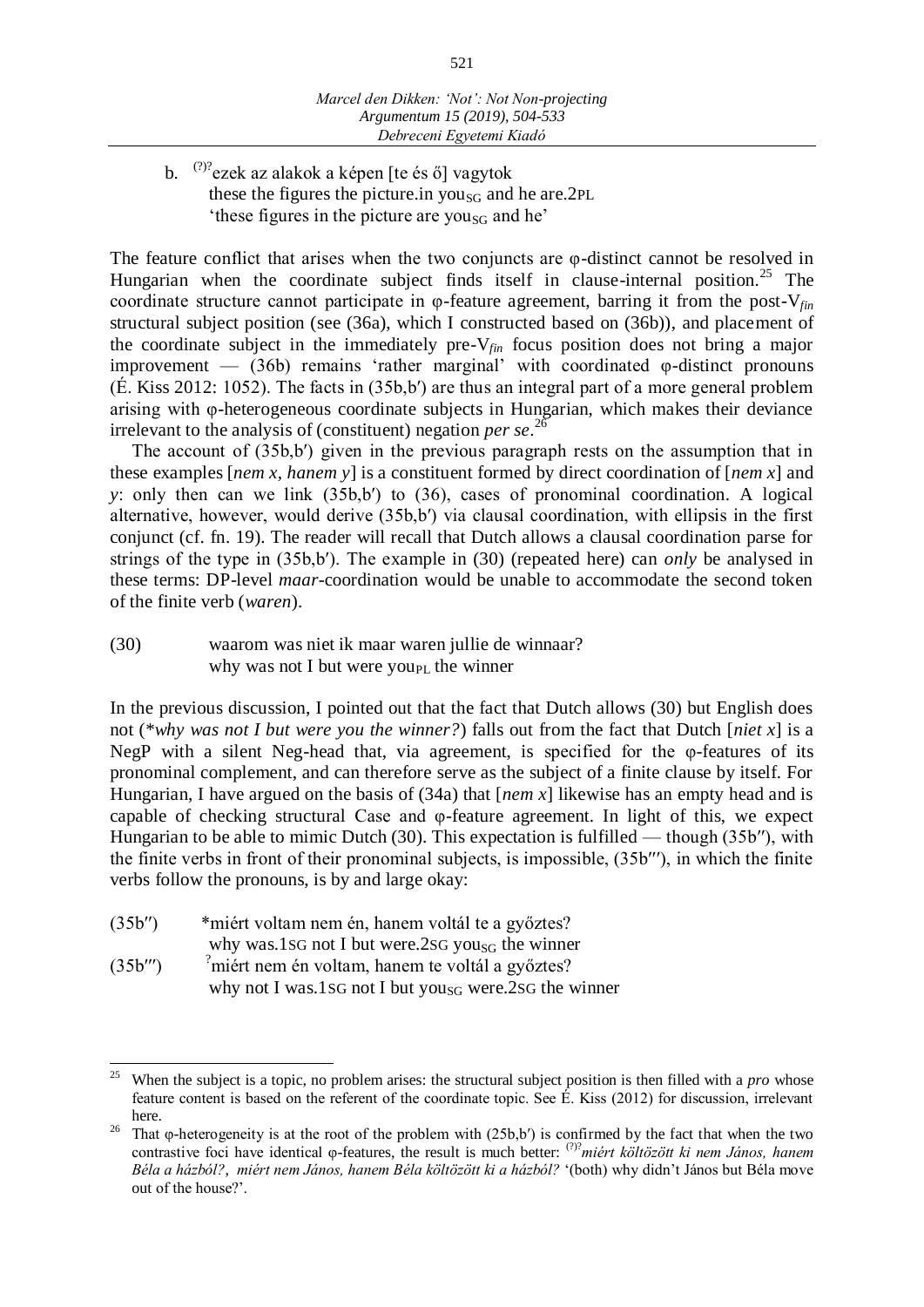The fact that (35bʹʹ) is woeful is due to the fact, noted earlier, that many speakers do not like a focused pronominal subject to be placed in post-V*fin* position. (35bʹʹ) aggravates the problem with (35a) because it trespasses against the 'no focus in post-V*fin* position' rule twice: with *voltam nem én* and again with *voltál te*. So (35bʹʹ) is comparatively worse than (35a) because of a cumulativity effect. We can safely set this example aside, therefore: it tells us nothing we did not know already. The grammaticality of  $(35b'')$ , by contrast, is interesting confirmation of the conclusion, drawn earlier on the basis of (34a), that [*nem x*] can be the subject of a clause by itself. This is possible thanks to the negation particle *nem* occupying SpecNegP, leaving Neg<sup>0</sup> empty and able to 'adopt' *x*'s φ- and Case-features.

At the conclusion of this discussion of Hungarian, let us return to main message emerging from our mini-comparative investigation of constituent-negated subjects. Constituent negation involves a projection of the functional head Neg, and is no different in this respect from sentential negation. Universal Grammar offers the negation particle a choice between two positions: it can occupy either the Neg-head position or SpecNegP. It appears that languages differ on this point. For English, the discussion of sentential negation in section 2 had established that *not* is in Neg<sup>0</sup> (breaking the Agree chain between T and V, and hence giving rise to *do*-support when there is no finite auxiliary). The facts of constituent-negated subjects for English fall neatly into place on the assumption that the negation particle is in Neg<sup>0</sup> in these cases as well. In particular, it correctly follows from this assumption that [*not x*] cannot have φ-features or Case and therefore cannot participate in a feature-valuation relationship with finite T. Dutch [*niet x*] and Hungarian [*nem x*], by contrast, CAN be structural subjects because they can control φ-feature agreement with the finite verb — thanks to the fact that the silent Neg-head of their NegP is capable of agreeing with the DP in its complement. Correlatively, Dutch and Hungarian differ from English in the realm of sentential negation as well: in neither language does Neg<sup>0</sup> break the Agree chain between T and V because Neg<sup>0</sup> is silent and transparent; the negation particle in these languages is the occupant of SpecNegP.

What emerges from this mini-comparative study is that in each of the three languages investigated the negation particle behaves the same way in sentential and constituent negation constructions. This, it seems to me, gives us a good indication that sentential negation and constituent negation behave syntactically in the same way: in particular, both involve a projection of Neg. What makes sentential negation different from constituent negation is that, in addition to the negation particle in NegP, it also features an abstract negation operator  $(\neg)$ , with scope over the entire proposition (except illocutionary force): recall (2), repeated here.

(2)  $\left[\text{Force} \left[ \text{TP} \right] \left[ \text{TP} \text{Spec} \left[ \text{TP} \right] \left[ \text{NegP} \text{Spec} \left[ \text{Neg} \left[ \text{Neg} \right] \text{Neg} \left[ \text{xyP} \dots \text{V} \dots \right] \right] \right] \right] \right]$ 

#### *3.3 Double negation*

Sentential negation and constituent negation can combine within a single sentence, as, for instance, in (37):

- (37) a. we can't NOT invite him
	- b. we can't invite not Bill but Bob
	- c. not Bill but Bob shouldn't be invited

For (37b,c), the syntax is straightforward: *n't* represents the head of the NegP in (2), which takes *x*VP as its complement, and *not* is the head of a NegP that is part of the coordinated object or subject of the sentence. For (37a), a classic case of double negation, the question is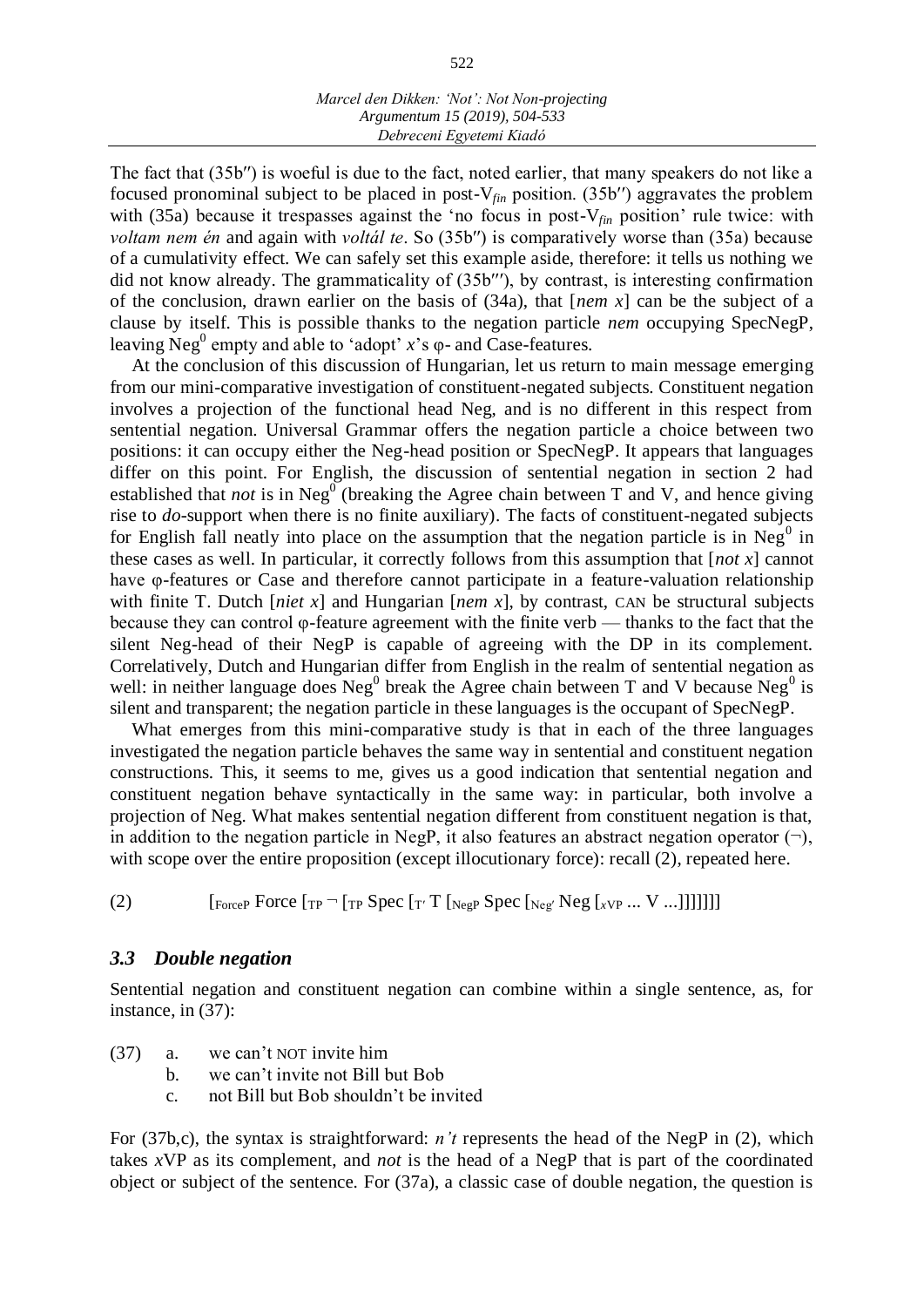how to fit both the sentential negation (*n't*) and the constituent negation (*NOT*) into the structure.

The NegP hypothesis gives us two logical possibilities, schematised in (38) and (39). (At the end of section 3.4, we will encounter a third possibility, actually attested, for forming double negation constructions.)

- (38) [ForceP Force [TP ¬ [TP *we* [Tʹ T [NegP Spec=NOT [Negʹ Neg=*n't* [*x*VP ... ]]]]]]]
- (39)  $\left[ \text{Force} \right] \text{Force} \left[ \text{TP} \right] \left[ \text{TP} \left[ \text{TP} \left[ \text{TP} \right] \right] \left[ \text{Neg} \right] \text{Neg} \right] \text{Neg} \left[ \text{Neg} \left[ \text{Neg} \right] \left[ \text{Neg} \right] \text{Neg} \right] \text{Neg} \left[ \text{Neg} \left[ \text{Neg} \right] \right] \text{[[} \left[ \text{Neg} \right] \text{[[} \left[ \text{Neg} \right] \text{[[} \left[ \text{Neg} \right] \text{[[} \left[ \text{Neg} \right] \text{[[}$

In (38), the two negations are both accommodated within a single NegP, with *n't* as the head and *NOT* as the specifier. In (39), each negation particle is structurally represented by a NegP of its own, with the NegP of *NOT* embedded within the NegP of *n't*. 27

Apart from the fact that (38) would throw a bit of a wrench into the discussion in sections 2.3 and 3.2 by opening up the possibility of English *not* sitting in SpecNegP, the structure in (38) as an analysis of (37a) also faces what I think is an insuperable empirical problem: the fact that in (37a) it is possible to topicalise the string following *n't* as a constituent:

#### (40) [NOT invite him], we (definitely) can't

From the perspective of (39), the analysis of (40) is simple and straightforward: NegP2 is the constituent undergoing topicalisation. For (38), on the other hand, (40) is extremely difficult to handle. As things stand, there is in fact no constituent in (38) that contains *NOT* and the VP but not *n't*. We could certainly derive such a constituent by raising Neg=*n't* to T and thereby 'beheading' NegP. But topicalisation of the beheaded NegP would run afoul of a generalisation that otherwise holds robustly for the Germanic languages as a family: headless extended projections of V cannot be displaced. This is particularly clear in the context of Verb Second (which English instantiates to a very limited extent, in root *wh*-questions and Negative Inversion constructions): if it were legitimate to front a headless verb phrase, it should be possible to violate the Verb Second constraint (which says that only a single constituent can precede the finite verb) on a massive scale on the surface, as in (41):

- (41) a. \*which girl which book did John give? \*which girl this book did John give? \*this girl which book did John give?
	- b. \*not a single girl not a single book did I give \*not a single girl this book did I give \*this girl not a single book did I give

<sup>27</sup> In (39), the two NegPs are taken to be embedded directly one inside the other, with the lower NegP taking the entire *x*VP as its complement. It is entirely possible, however, that *x*VP is the complement of Neg1, and Neg2 finds itself somewhere inside *x*VP, taking a smaller portion of the extended projection of the verb as its complement. I have not given this matter sufficient thought at this time to be able to say which of these possibilities is more plausible. The structure in (39) should be taken to abstract away from this matter.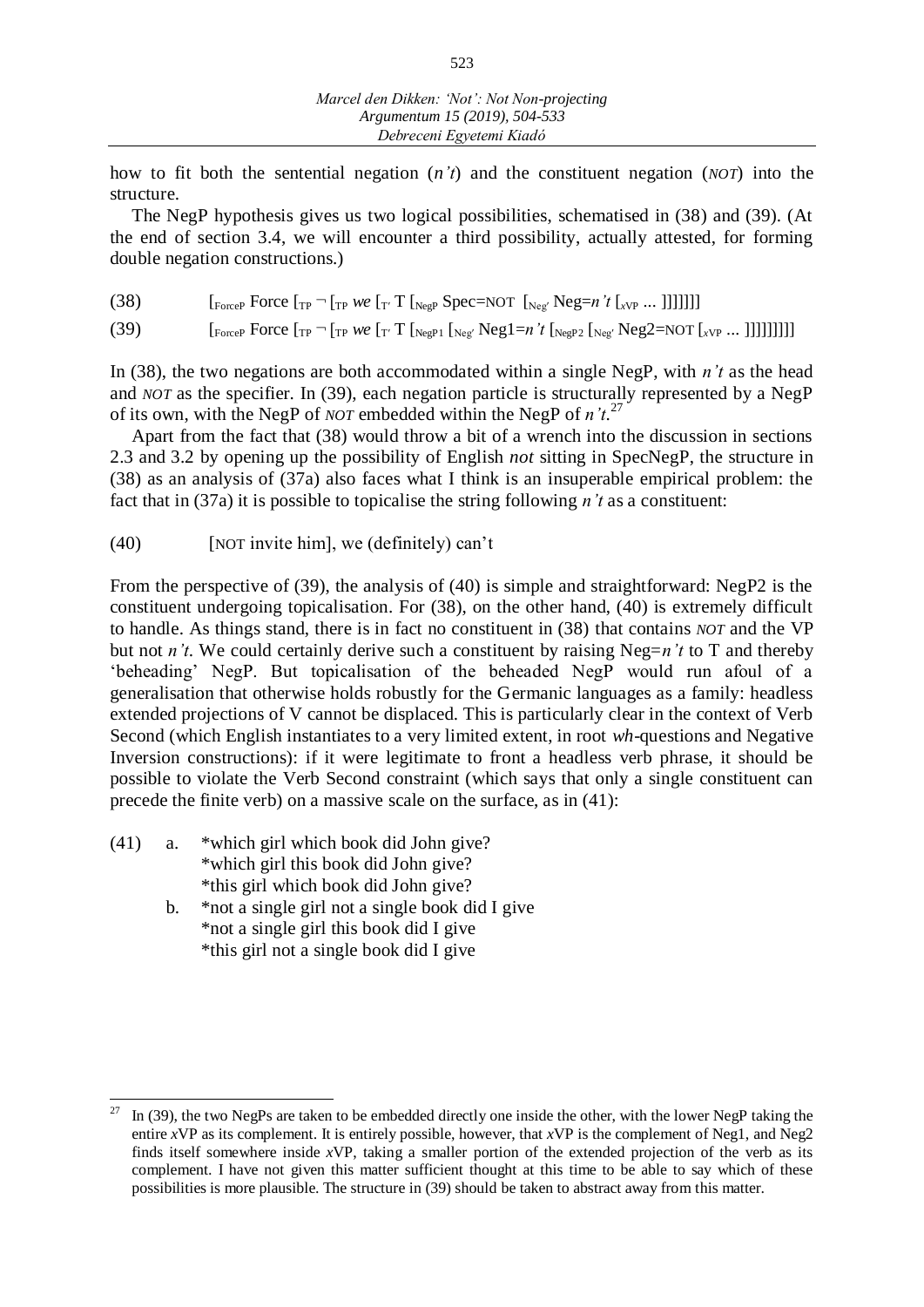Some or even all of the sentences in (41) would be expected to be grammatical on a derivation in which the beheaded VP (containing both objects but not the verb, which is raised to *v* or higher) is fronted. Since wherever the Verb Second constraint is in effect it is obeyed extremely strictly, opening up the door to topicalisation of a headless extended projection of V would be hazardous. I conclude, therefore, that (38) cannot be the correct analysis for (37a), and that double negation constructions of this type are represented along the lines of (39), with two NegPs, the higher of which is associated with the sentential negation operator  $\neg$ <sup>28</sup>

Now that we know that (38) is not the right approach to (37a), let us ask whether simultaneous filling of  $Neg^0$  and  $SpecNegP$  might be going on in other cases of double negation, in English or elsewhere. For English (37aʹ) (an example suggested by the editors as a candidate for (38)), placing *never* (clearly a phrase) in SpecNegP and *not* in Neg<sup>0</sup> in (38) would accommodate all the negation morphology and get the word order right.

## (37aʹ) I will never NOT think about you

But the contrastiveness of *not* in this sentence, on a par with (37a), suggests to me that it is not the head of the NegP in the complement of T. I would like to think that (37a<sup>'</sup>) has the same structure as (37a), viz., (39): two NegPs stacked on top of one another, with *never* in the specifier position of the sentential NegP and *not* in the head of the constituent-NegP. Confirmation of an analysis of this sentence based on (39) comes from the fact that, as in (40), topicalisation of the substring *not think about you* succeeds (as long as *never* is placed to the left rather than to the right of *will*; this is a general property of VP-topicalisation in *never*negated sentences: *kiss you, I never will*/\**will never*).

(40ʹ) [NOT think about you], I never will

<sup>28</sup> <sup>28</sup> It is customary to say that in double negation constructions such as (37a), the two negations 'cancel each other out' so that we get a positive statement. It is true that (37a) is semantically equivalent to *we must invite him*. But this interpretation is not the result of simply 'scratching the negations off one against the other' (such would have resulted in *we can invite him*, which is not equivalent to (37a)). Moreover, and more importantly, there is reason to believe that the sentential negation operator  $\neg$  is present in the syntax of (37a): *we can't not invite anyone* is grammatical; the *any*-NPI depends for its licensing here on ¬. Baker's (1970) seminal discussion of the distribution of negative and positive polarity items (the latter called 'affirmative polarity items' by Baker) in double-negation constructions attributes a key role in the licensing of these items to entailment. (In this connection, see also Den Dikken & Giannakidou's 2002 discussion of the licensing of the polar expression *wh-the-hell* in \**I know who the hell stole my bike* versus *NOW I know who the hell stole my bike*.) Thus, the fact that *there isn't anyone here who wouldn't rather be in Montpelier* entails *everyone here would rather be in Montpelier* allows the PPI *would rather* to be used in the embedded clause in the former sentence. Likewise, the fact that Jackendoff's (1969) *nobody didn't see anyone* and *nobody didn't see someone* can both be understood as the negation of *somebody didn't see anyone* allows the NPI *anyone* and the PPI *someone* to be used interchangeably in this double-negation context. This is an important insight, as is the observation (which falls out from the entailment-based approach) that \**there isn't anyone here who wouldn't rather do anything downtown* is ungrammatical: the licensing of the PPI *(would) rather* in the subordinate clause pre-empts the licensing of *anything* in that same clause. It is important to note, however, that while positive entailment is apparently sufficient for the licensing of PPIs under double negation, it is does not spoil the licensing of NPIs in the same environment (as Jackendoff's *nobody didn't see anyone* and my earlier *we can't not invite anyone* show). It is not my objective in this paper to delve into the syntax, semantics and pragmatics of double negation in any detail: the purpose of the text discussion is merely to establish (39) as the structure for (37a). For a more recent discussion of positive and negative polarity items, I refer the interested reader to Szabolcsi (2004).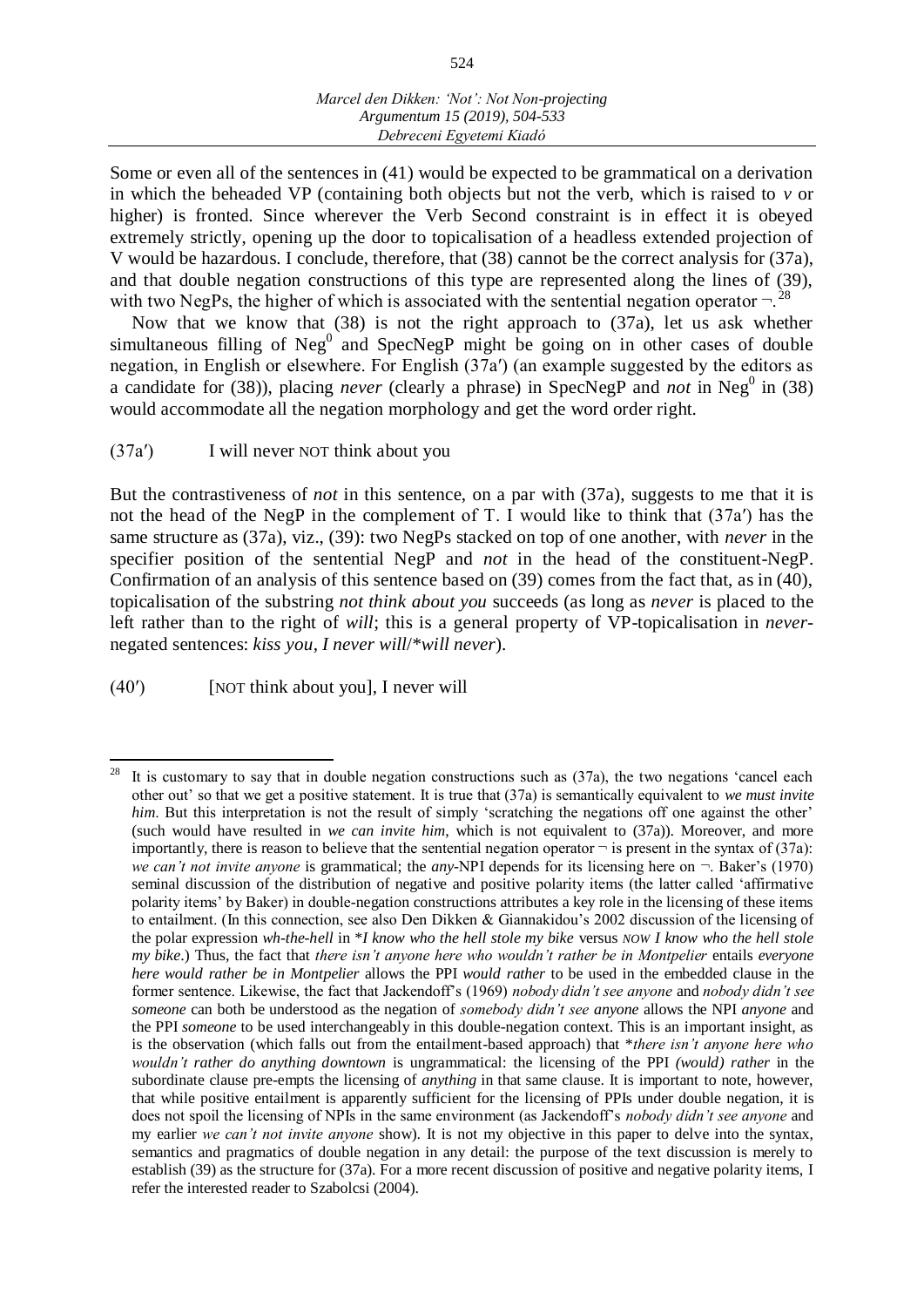525

More generally, I would like to hypothesise that simultaneous filling of the specifier and the head of the sentential NegP in the complement of T never leads to double negation: it is the hallmark instead of negative concord (see Haegeman & Zanuttini 1991, Haegeman 1995). As a rule of thumb, negative concord involves a single NegP while double negation involves a double NegP.

# *3.4 Can the highest negation of a finite clause be construed as constituent negation? Yes!*

In the structure in (39), for double negation, there are two NegPs on top of *x*VP, the extended projection of the main verb. Only one of them is associated with the negation operator  $\neg$ . If this is correct, it prompts us to examine whether it is ever possible for a *single* negation associating with the main verb of a finite clause to be constituent negation rather than sentential negation — that is, whether the negation particle of a sentence can ever fail to associate with the negation operator ¬.

The answer is affirmative. An initial indication to this effect comes from the juxtaposition of (42a) and (42b):

- (42) a. we cannot invite him
	- b. we can not invite him

While orthography is usually less than instructive, in the case of *cannot* versus *can not* it is delightfully revealing: (42a) negates the possibility of us inviting him (sentential negation, conventionally spelt as a single word, *cannot*) whereas (42b) says that it is possible for us not to invite him (constituent negation). The two examples in (42) do not just have different orthographies: their prosodies are distinct, too, with a pitch accent on *can* in (42a) and no break between it and *not*, and a pitch accent on *not* in (42b) and a clear break between it and *can*.

That (42a) and (42b) differ in that the former features sentential negation (and concomitantly, includes  $\neg$  in its syntax) whereas the latter does not is clear also from the distribution of negative and positive question tags:

- (43) a. we cannot invite him, can we?
	- b. we can (also just) not invite him, can't we?

The distribution of positive polarity items (which resist being in the scope of  $\neg$ ) provides a third indication that the single negation in a sentence can be constituent negation (i.e., not paired with  $\neg$ ). To obtain the clearest result, I have chosen to illustrate this for three of the most rigorous and easily recognised PPIs: *rather*, *far*+comparative, and *already* (see already Baker 1970):

| (44) | a.             | he is (rather) tall                         |                                            |
|------|----------------|---------------------------------------------|--------------------------------------------|
|      | b.             | he is not (*rather) tall                    | he isn't (*rather) tall                    |
|      | $C_{\cdot}$    | he is not rather tall but rather fat        | he isn't rather tall but rather fat        |
| (45) | a.             | he is (far) taller than me                  |                                            |
|      | $h_{\cdot}$    | he is not $(*far)$ taller than me           | he isn't (*far) taller than me             |
|      | $\mathbf{C}$ . | he is not far taller than me but far fatter | he isn't far taller than me but far fatter |
|      |                |                                             |                                            |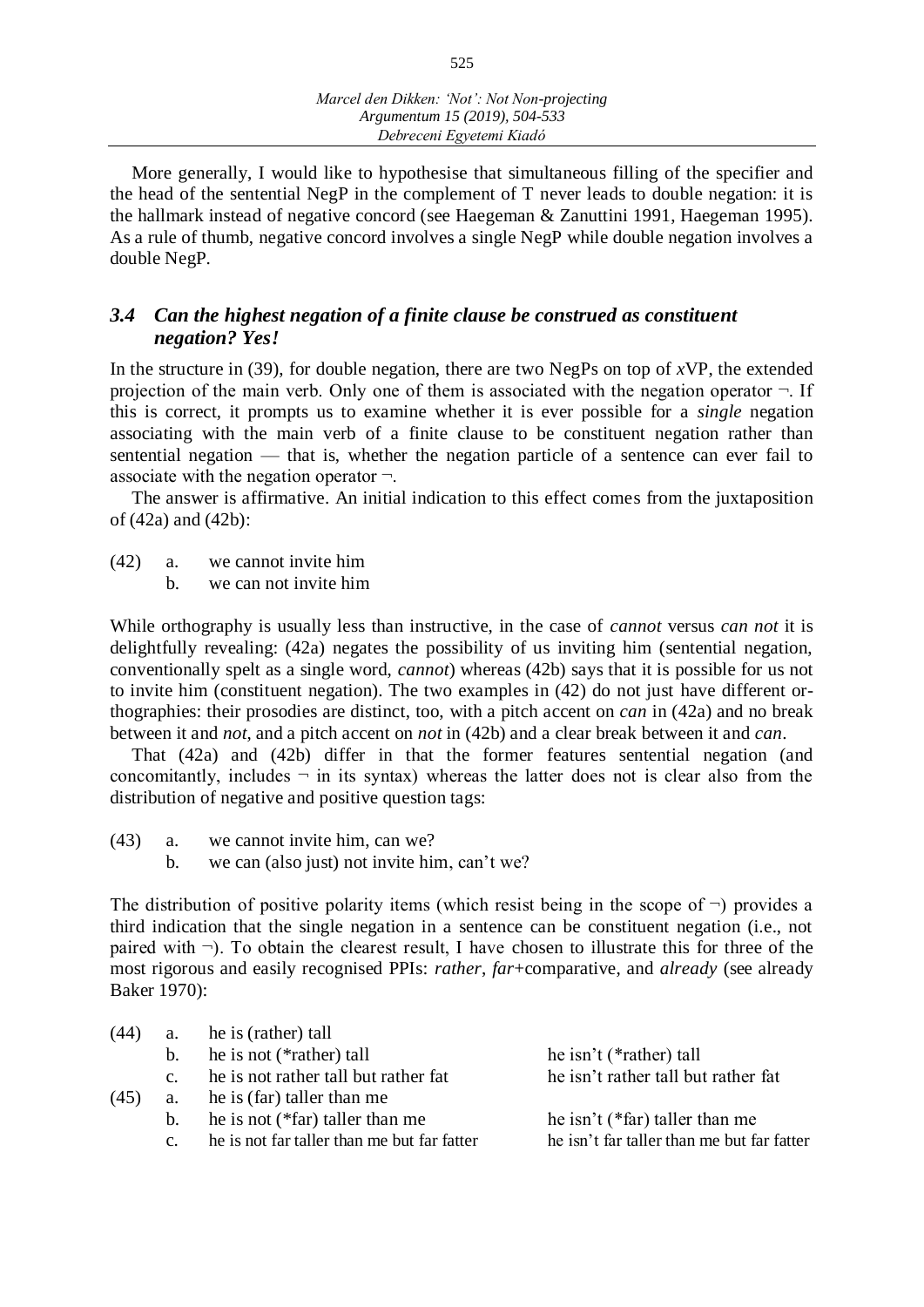- (46) a. he has (already) finished
	- b. he has not (\*already) finished he hasn't (\*already) finished
	- c. he has not already finished but given up he hasn't already finished but given up

In the c–examples we find contrastive constituent negation. Each of the conjuncts linked by *but* can be modified by *rather*/*far*/*already*, which indicates that  $\neg$  is not present in the structure. It is possible, therefore, for the single negation of a clause to be constituent negation.

The negative particle *not* in (44–6c) is in its familiar position: the head of NegP, taking the extended projection of the predicate (the primary predicate of the copular clause) as its complement. There is no structural difference, therefore, between the NegP of (44–6b) (linked to  $\neg$ ) and the NegP of (44–6c). The NegP is in the same structural spot in both examples, and so is *not*. This is supported by the fact that in (44–6c), just as in (44–6b), it is possible to contract *not* onto the finite verb to form *isn't* or *hasn't* (see the right-hand examples). Realisation of the negation particle as *n't* and concomitant amalgamation of it and the finite verb is not the prerogative of sentential negation: constituent negation can do this, too (recall also fn. 13). We see this not just in copular sentences or constructions with an auxiliary, but also in clauses with a lexical main verb. The latter give rise to *do*-support, both with sentential-negation *not*/*n't* and with constituent-negation *not*/*n't*, as seen in (47).<sup>29</sup>

|  | $(47)$ a. he did not go out   | he didn't go out             |
|--|-------------------------------|------------------------------|
|  | he did not go out but come in | he didn't go out but come in |

At first blush, a worrying property of the left-hand examples in (44–6c) and (47b) is that the string *not*+Pred cannot be fronted: from (48a) we cannot get to (48b), and from (49a) we cannot derive (49b) (with focus fronting and concomitant subject–aux inversion).<sup>30</sup>

- (48) a. he is not rather handsome but rather smart
	- b. \*not rather handsome is he but rather smart

- (i) a. no, he did not/didn't call the POlice; he called the poLICE
	- b. no, Mr President, I do not/don't oppose nucular weapons; I oppose nuclear weapons
	- c. no, Mr President, this country between India and China is not/isn't called Nipple; it is called Nepal
- (ii) a. no, he didn't eat SOME of the cake; he ate ALL of it
	- b. \*no, he didn't eat ANY of the cake; he ate QUITE A LOT of it
	- c. no, he didn't not eat ANY of the cake; he ate QUITE A LOT of it

- (i) a. he talked not to Mary but to Sue
	- b. not to Mary did he talk but to Sue
- (ii) a. he read not just one book but two
	- b. not just one book did he read but two

<sup>29</sup> The observations in this section about sentential and constituent negation of the main predicate of the clause carry over to megalinguistic negation (Horn 1985, 1989), seen in sentences such as those in (i) (involving pronunciation corrections; re: (ic), see https://www.politico.com/story/2018/08/13/trump-world-knowledgediplomatic-774801) and (ii). The former examples highlight contraction and *do*-support; (iia,b) show that NPIs are not licensed by metalinguistic negation, and PPIs are not blocked by them. (iic) is an interesting case, its syntax probably akin to Hungarian (48), below.

In English, fronting of a negative constituent that is contrastively focused must give rise to subject–aux inversion (Negative Inversion):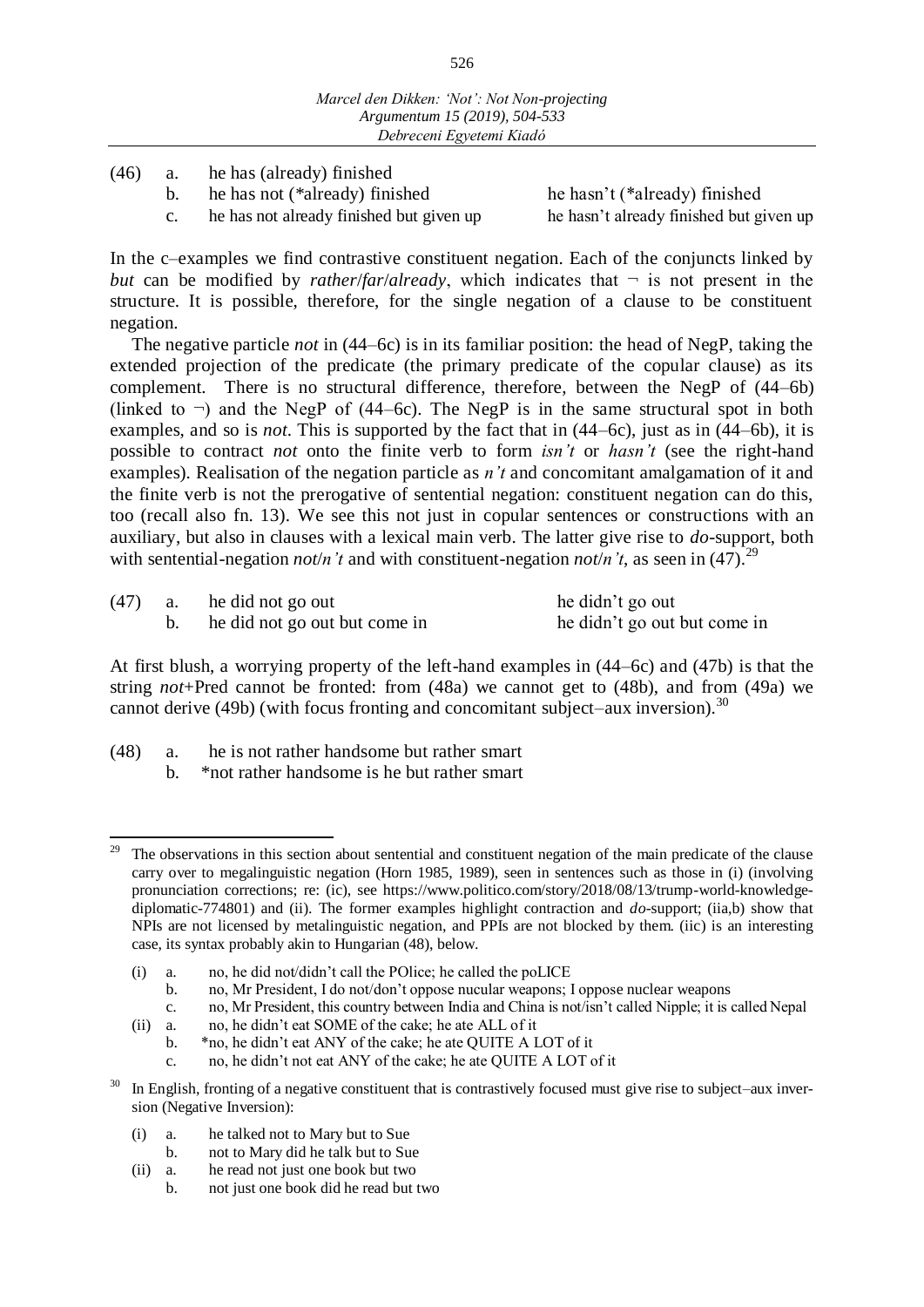527

- (49) a. he did not go out but come in
	- b. \*not go out did he but come in

It is important to realise, however, that the problem with (48b) and (49b) is not due to constituent negation. For reasons that are obscure to me, English VP fronting in general is not compatible with a focus reading for the  $VP$  — irrespective of whether the VP is itself focused (as in (50)) or the locus of 'focus projection' from a subconstituent of the VP (as in (51); cf. *he has only read x, not y*), and regardless of whether subject–aux inversion applies or not.

- (50) a. he is reading a book, not watching a movie b. \*reading a book {he is/is he}, not watching a movie
- (51) a. he has read *War and Peace*, not *Sense and Sensibility*
	- b. \*read *War and Peace* {he has/has he}, not *Sense and Sensibility*

When the VP is not the locus of contrastive focus but a contrastive topic instead, as in (52a), VP fronting delivers a grammatical output, shown in (52b).

- (52) a. he did not go out; he did come in
	- b. go out, he did not; come in, he did
	- c. \*not go out, he did; come in, he did
	- d. not go out, he didn't

In (52a), *not* is sentential negation, hence in a dependency with ¬. Fronting sentential *not* along with the VP would be entirely impossible: (52c). The ungrammaticality of (52c) can be blamed straightforwardly on the fact that the dependent (*not*) is being moved outside the ccommand domain of the operator (compare \**pictures of t*i*, who*<sup>i</sup> *would you give (to) your friends?* with *who would you give pictures of to your friends?* and ? *pictures of Mary, who would you give (to)?*). When the *not* that is included in the topic is a constituent negation and sentential negation is added in the matrix clause, the result (with double negation) is grammatical again, as  $(52d)$  (analogous to  $(40)$ ) shows.<sup>31</sup>

So it is in fact possible to front a constituent negation attached to VP, as in (52d) and (40), cases of double negation. But for reasons independent of negation which indicate that there is something wrong with focus fronting of VP (at least, in English), attempts at fronting *not*+VP in constructions in which there is just a single negative particle that serves as a constituentnegator of the VP always fail. Nonetheless, we can be sure from the facts reviewed in (42)– (46) that the single negation of a finite clause can be a constituent negation — i.e., that the single *not* of a finite clause does not necessarily need to be linked to the abstract negative operator ¬.

It is possible in Hungarian as well to construe the single negation particle of a finite clause as constituent negation rather than sentential negation. In fact, Hungarian perhaps allows us to make this point more directly and efficiently than does English because of a syntactic

 $31\,$ We know independently that negative constituents can in principle undergo either topicalisation or focus fronting. Classic pairs such as the following (Klima 1964) are clear evidence to this effect: in (ia), *with no clothes* is a topic ('if she had no clothes on, she would look attractive'); in (ib), it is a focus (and concomitantly its fronting triggers subject–aux inversion; 'there are no clothes that could make her look attractive').

<sup>(</sup>i) a. with no clothes, she would look attractive

b. with no clothes would she look attractive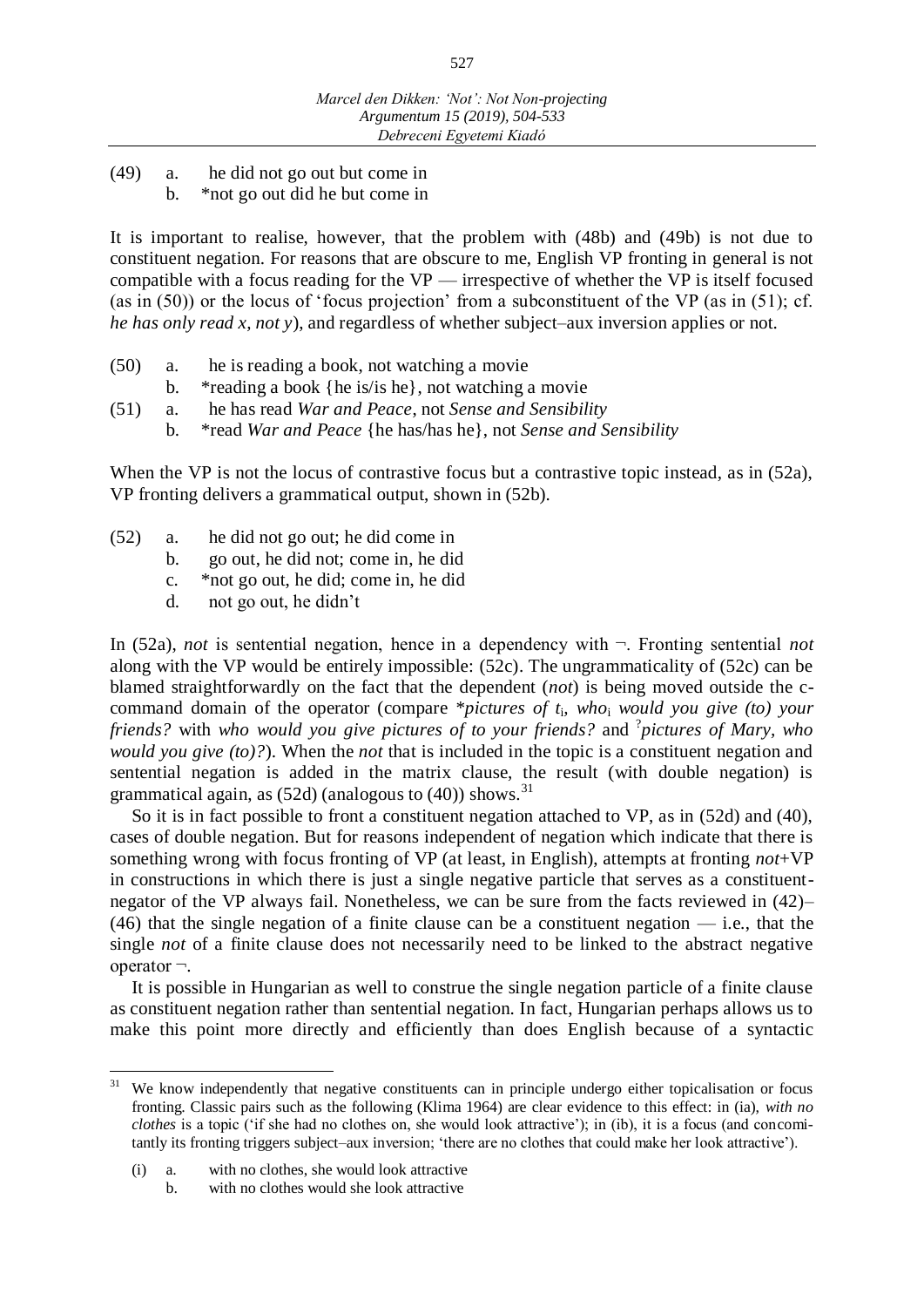528

property that clearly distinguishes sentential negation from constituent negation: preverb–verb inversion.

In a sentential negation construction in Hungarian, whenever the verb has a preverb (aka verbal modifier) associated to it, this element must show up to the right of the finite verb. Compare positive (53a) to negative (53b):

| (53) | a.          | János kiment           |
|------|-------------|------------------------|
|      |             | János PV.ment          |
|      |             | 'János went out'       |
|      | $h_{\cdot}$ | János nem ment ki      |
|      |             | János not went PV      |
|      |             | 'János did not go out' |
|      |             | b'. *János nem kiment  |
|      |             | János not PV. went     |

However, the string *János nem kiment* in (53bʹ), while ungrammatical in isolation, is perfectly good in a situation in which going out is contrasted to coming in:  $32$ 

(54) János nem kiment, hanem bejött János not PV.went but PV.came 'János did not go out but came in'

In the example in (54), the single negation particle *nem* is a constituent negation. Preverb– verb inversion does not take place because this inversion is a function of the presence in the structure of the negation operator  $\neg$ , and in constituent-negation constructions  $\neg$  is not included in the structure.

That (54) is a case of constituent negation is clear not just from the absence of preverb– verb inversion: the distribution of *n*-words and positive polarity items confirms this as well. Consider first the examples in (55) and (56), the latter from Laczkó (2015a: 175). While in the presence of preverb–verb inversion and  $\neg$  the use of an *n*-word (*sehonnan*) is required (55a), in (55b) and (56) we see that *n*-words are explicitly excluded.

- (55) a. János nem ment ki sehonnan János not went PV *n*-word.from 'János did not go out from anyplace'
	- b. János nem kiment valahonnan/\*sehonnan, hanem bejött János not PV.went somewhere.from/*n*-word.from but PV.came 'János did not go out from someplace but came in'

(i) \*János nem ment ki, hanem bejött

 $\overline{a}$ 

- János not went PV but PV.came
- (ii) János nem kelt fel, hanem (inkább) vissza-feküdt János not woke up but rather back-lay 'János didn't get up; rather, he went back to bed'

In fact, in (54), not performing preverb–verb inversion is the only option: (i) is ungrammatical. But as the editors point out, the example in (ii) 'seems pretty good'. Here contrast targets the VP, whereas for (54)~(i) one could perhaps argue that contrast is confined to the preverb (*ki* versus *be*), with the verb 'flipping' from *ment* to *jött* as a function thereof ('go' and 'come', in English as well as Hungarian, are essentially identical plain motion verbs, differing only with respect to orientation *vis-à-vis* the speaker).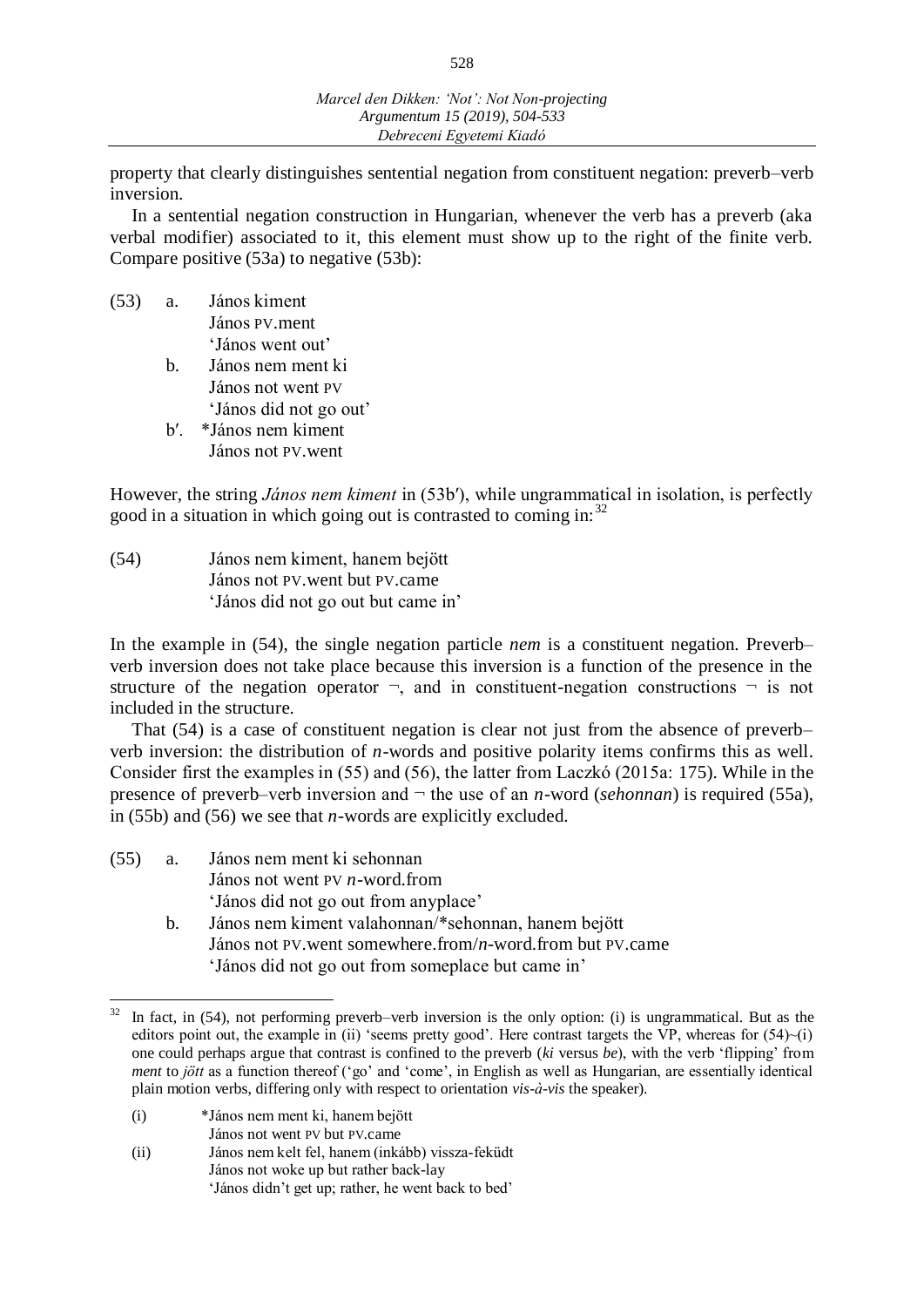(56) János nem meglát valakit/\*senkit, hanem felhív valakit János not PV.sees somebody.ACC/nobody.ACC but PV calls somebody.ACC 'it is not the case that John catches sight of somebody; instead, he calls up somebody'

The examples in (57) round out this picture for the positive polarity item *meglehetősen*, the equivalent of English *rather* illustrated in (44). In the presence of sentential *nem* (which goes hand in hand with preverb–verb inversion) the use of the positive polarity item is impossible; but (57b), involving constituent negation, is perfectly fine.

| (57) | a. | az árak nem {*meglehetősen/' nagyon} mentek fel   |
|------|----|---------------------------------------------------|
|      |    | the prices not rather/very went PV                |
|      |    | 'the prices did not go up very much'              |
|      | b. | az árak nem meglehetősen felmentek, hanem leestek |
|      |    | the prices not rather PV, went but PV, fell       |
|      |    | 'the prices did not rather go up but drop'        |

Laczkó (2015a: 175) presents a very interesting example (his (7), reproduced here as (58), along with Laczkó's original English rendition, which, as I explain below, is somewhat misleading) that further corroborates the main point of this section: that the highest negation of a clause can be unassociated to the abstract operator  $\neg$ , and function as constituent negation.

(58) János nem NEM lát meg senkit, hanem NEM hív fel senkit János not not sees PV nobody.ACC but not calls PV nobody.ACC 'it is not the case that John doesn't catch sight of anybody; instead, he does not call anybody up'

What is interesting about (58) is that *NEM* (in small capitals) is sentential negation, bringing about preverb–verb inversion in both conjuncts, and is preceded by another *nem*. It is the first *nem* in the linear string that introduces the first conjunct of the *hanem* 'but' coordination. Corrective *but*-coordinations involve constituent negation (thus, note the contrast in English between *he didn't go out but come in and it isn't the case that he went out; (\*but/<sup>* $\checkmark$ *</sup>rather) he came in*; Hungarian *hanem* is strictly the equivalent of corrective *but*, not of *rather*, which translates as *inkább*). So the outer *nem* in (58) is an instance of constituent negation. Structurally speaking, this means that the NegP of constituent negation can be inserted outside the NegP housing sentential negation. Since the NegP of sentential negation is always the complement of T, the two NegPs in (58) must be separated by TP, with  $\neg$  adjoined to TP and scoping only over the lower (sentential) NegP, and with *János* located in the topic position (SpecTopP), as shown in (59) (which ignores the *hanem*-conjunct, for simplicity).

(59)  $\left[\begin{matrix}T_{\text{opp}}\ \text{János}_i\ \begin{matrix}T_{\text{op}}\end{matrix} \text{Top}\ \begin{matrix}N_{\text{e}}\text{gpl}\ \text{neq}\end{matrix} \text{new}_{\text{CN}}\ \begin{matrix}N_{\text{e}}\text{g}}\ \text{Negl}\ \text{g}}\ \begin{matrix}T_{\text{p}}\end{matrix} \text{Top}\ \begin{matrix}T_{\text{p}}\ \text{pre}}\end{matrix} \right]$  $\left[\frac{N_{\text{e}g}P2}{N_{\text{SN}}}\left[\frac{N_{\text{e}g}}{N_{\text{e}g}}\right]\left[\frac{N_{\text{f}m}}{N_{\text{f}m}}\right] - \frac{1}{d}t\left[\frac{N_{\text{e}g}}{N_{\text{e}g}}\right]\left[\frac{N_{\text{e}g}}{N_{\text{e}g}}\right]\left[\frac{N_{\text{e}g}}{N_{\text{e}g}}\right] - \frac{1}{d}t\left[\frac{N_{\text{e}g}}{N_{\text{e}g}}\right]\left[\frac{N_{\text{e}g}}{N_{\text{$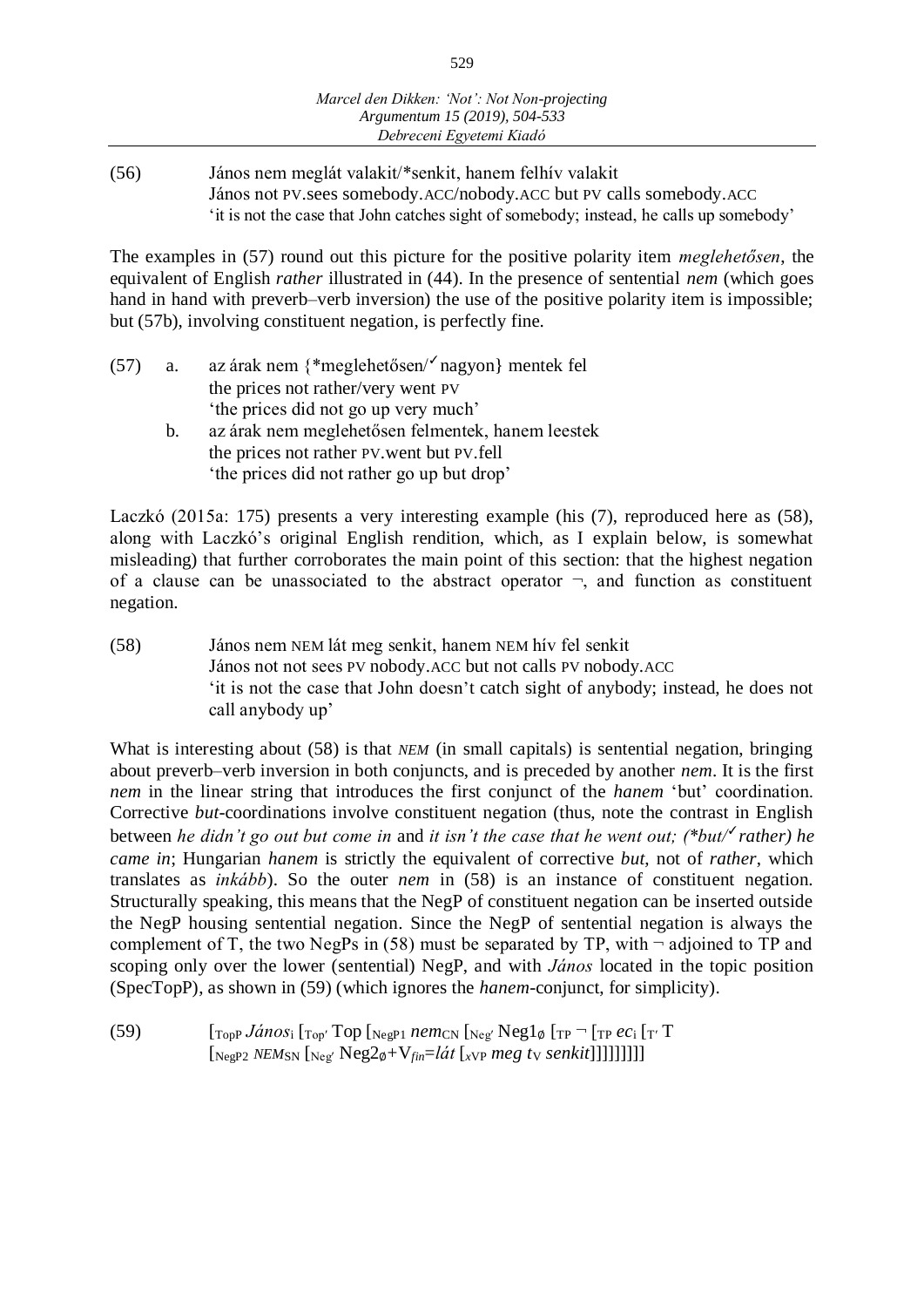If TP were merged outside the NegP of constituent negation (as in  $(60)^{33}$ ), this would confront the grammar with non-trivial locality problems concerning  $(a)$  the relationship between  $\neg$  and the NegP of stressed *NEM* and *(b)* the licensing of the *n*-word (*senkit*). By organising the structure as in (59), these locality problems are straightforwardly averted.

(60) \*[TP ¬ [TP *János* [Tʹ T [NegP1 *nem*CN [Negʹ Neg1<sup>∅</sup> [NegP2 *NEM*SN [Negʹ Neg2∅+V*fin*=*lát*  $[xVP...]$ 

What is particularly remarkable about (58) is that it contains both two sentential negations and a constituent negation, and that the constituent negation is the highest negation in the structure, taking a very large complement. The TP in the complement of constituent negation harbours the abstract negation operator,  $\neg$ , which takes *NEM* in NegP2 (the complement of T) as its dependent; NegP1, the home for constituent negation, is the highest negation in the structure but not in the scope of  $\neg$ .

The answer to the question raised in the title of this subsection is thus clear: it is possible for the highest negation particle of a finite clause to be a constituent negation; there is no requirement that a NegP in the extended projection of the main predicate of a clause be construed with the abstract sentential negation operator ¬.

#### **4 Concluding remarks**

In this paper, I have argued that both constituent negation and sentential negation involve a projection of the functional head Neg, and that for both constituent negation and sentential negation Universal Grammar makes two possible positions available for the negation particle: the Neg-head position or SpecNegP. If what I have argued in sections 2 and 3 is correct, languages differ in the choice they make regarding the position of the negation particle — but for the very small set of three languages examined in this note (English, Dutch and Hungarian), $34$  it appears that the choice is made uniformly for constituent and sentential negation. English places its negation particle *not* is in Neg<sup>0</sup>, causing *do*-support at the sentential level and ruling out constituent-negated subjects of finite clauses. Dutch and Hungarian, by contrast, treat their negation particles uniformly as occupants of SpecNegP.

Sentential negation is different from constituent negation in that it features an abstract negation operator  $(\neg)$ , with scope over the entire proposition (except illocutionary force). But  $\neg$  aside, it appears that sentential negation and constituent negation are syntactically and morphologically very much the same creatures: they are both represented by the same negation particle, and they both involve a projection of Neg.

<sup>33</sup> <sup>33</sup> Now that I have reached 60 myself (in example numbers, not years spent on Earth), this is a good moment to congratulate Tibor Laczkó, for whom this paper was written and to whom the special volume of which this paper is a part is dedicated, on the occasion of his 60<sup>th</sup> birthday. Many happy returns, Tibor!

<sup>&</sup>lt;sup>34</sup> This sample is obviously not representative. In fn. 9 I did mention French as a possible candidate for overt occupancy of Neg<sup>0</sup>, but since *ne* (the candidate for filling Neg<sup>0</sup>) does not occur in constituent negation, it is unhelpful in the quest for more languages behaving like English. Time constraints and lack of expertise on negation beyond the three languages included have prevented me from trying to broaden the sample of languages.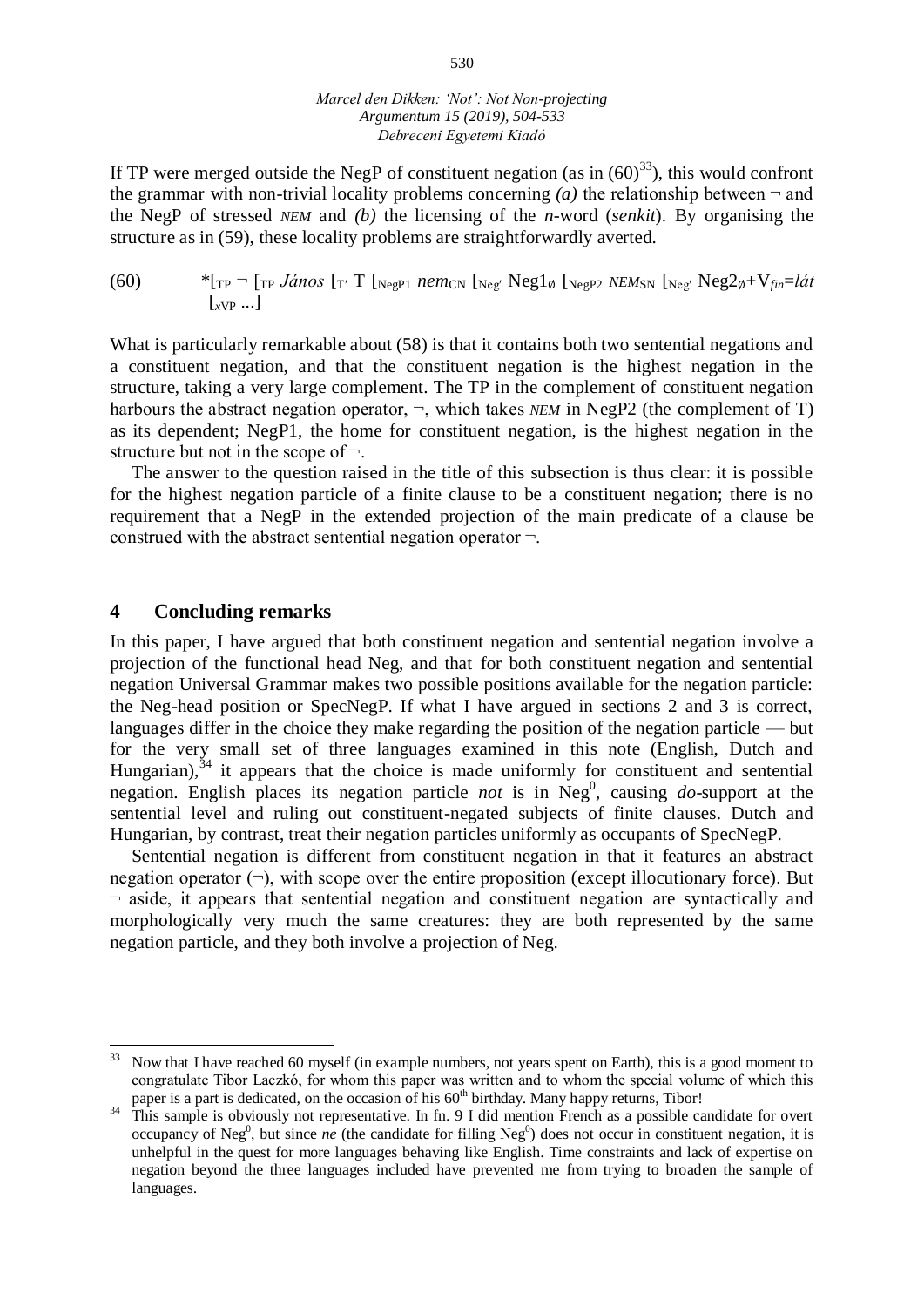#### **References**

Baker, C. Lee (1970): Double negatives. *Linguistic Inquiry* 1, 169-86.

- Beukema, Frits & Dikken, Marcel den (1989): The position of the infinitival marker in the Germanic languages. In: Jaspers, Dany, Klooster, Wim, Putseys, Yvan & Seuren, Pieter (eds.): *Sentential complementation and the lexicon*. Dordrecht: Foris, 57-75.
- Chomsky, Noam (1986): *Barriers*. Cambridge, MA: MIT Press.
- Cirillo, Robert (2009): The syntax of floating quantifiers: Stranding revisited. Doctoral dissertation. University of Amsterdam.
- De Clerq, Karen (2011): *Squat*, *zero* and *no*/*nothing*. In: Elenbaas, Marion & Nouwen, Rick (eds.): *Linguistics in the Netherlands*. Amsterdam: John Benjamins, 14-24.
- De Clerq, Karen (2013): A unified syntax of negation. Doctoral dissertation. University of Ghent.
- Dikken, Marcel den (1995): Extrapositie als intrapositie en Engelse *tag*-vragen. *TABU* 25, 128-32.
- Dikken, Marcel den (2016): Negation topicalisation. In: Newson, Mark & Szigetvári, Péter (eds.): *The Even Yearbook 2016*. Budapest: ELTE Department of English Linguistics; http://seas3.elte.hu/even/2016.html.
- Dikken, Marcel den & Giannakidou, Anastasia (2002): From *hell* to polarity. *Linguistic Inquiry* 33, 31-61.
- Dikken, Marcel den & James Griffiths (2018): *Ellipsis and Spec–Head agreement.* Paper presented at the SLE workshop on the timing of ellipsis. Tallinn, 1 September 2018.
- É. Kiss, Katalin (2012): Patterns of agreement with coordinate noun phrases in Hungarian. *Natural Language & Linguistic Theory* 30, 1027-60.
- É. Kiss, Katalin (2015): Negation in Hungarian. In: Tamm, Anne, Miestamo, Matti & Wagner-Nagy, Beáta (eds.): *Negation in Uralic languages*. *Typological Studies in Language* 108*.* Amsterdam: John Benjamins, 219-38.
- Guéron, Jacqueline (1980): On the syntax and semantics of PP extraposition. *Linguistic Inquiry* 11, 637-78.
- Haegeman, Liliane & Zanuttini, Raffaella (1991): Negative heads and the NEG criterion. *The Linguistic Review* 8, 233-51.
- Haegeman, Liliane (1995): *The syntax of negation*. Cambridge: Cambridge University Press.
- Hankamer, Jorge (1979): *Deletion in coordinate structures*. New York: Garland Publishing.
- Hankamer, Jorge (2011): Auxiliaries and negation in English. In: Gutierrez-Bravo, Rodrigo, Mikkelsen, Line & Potsdam, Eric (eds.): *Representing language: Essays in honor of Judith Aissen*. Santa Cruz, CA: Linguistics Research Center, 121-35.
- Hoeksema, Jack (2010): Negative and positive polarity items: An investigation of the interplay of lexical meaning and global conditions on expression. In: Horn, Laurence (ed.): *The expression of negation*. Berlin: De Gruyter, 187-224.
- Horn, Laurence (1985): Metalinguistic negation and pragmatic ambiguity. *Language* 61, 121- 74.
- Horn, Laurence (1989): *A natural history of negation*. Chicago: The University of Chicago Press.
- Horn, Laurence (2009): Hypernegation, hyponegation, and *parole* violations. In: Kwon, Iksoo, Pritchett, Hannah & Spence, Justin (eds.): *Proceedings of the Thirty-Fifth Annual Meeting of the Berkeley Linguistics Society*. Berkeley Linguistics Society, 403-23.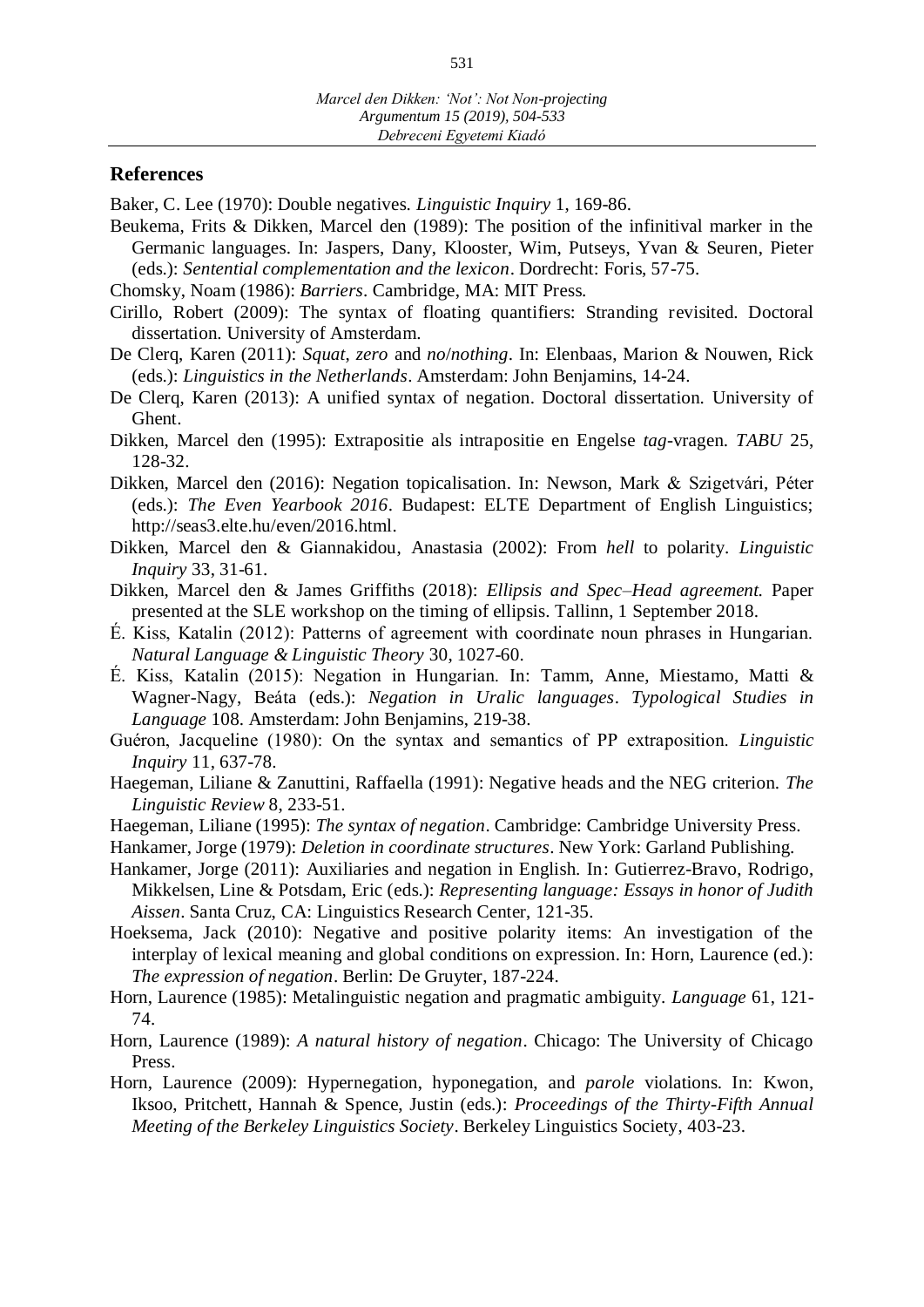- Horvath, Julia (2000): Interfaces vs. the computational system in the syntax of focus. In: Bennis, Hans, Everaert, Martin & Reuland, Eric (eds.): *Interface strategies*. Amsterdam: Royal Netherlands Academy of Arts and Sciences, 183-206.
- Horvath, Julia (2007): Separating "focus movement" from focus. In: Karimi, Simin, Samiian, Vida & Wilkins, Wendy (eds.): *Phrasal and clausal architecture*. Amsterdam: John Benjamins, 108-45.
- Jackendoff, Ray (1969): An interpretive theory of negation. *Foundations of Language* 5, 218- 41.
- Klima, Edward (1964): Negation in English. In: Fodor, Jerry & Katz, Jerrold (eds.): *The structure of language: Readings in the philosophy of language*. Englewood Cliffs, NJ: Prentice Hall, 246-323.
- Laczkó, Tibor (2014a): Essentials of an LFG analysis of Hungarian finite sentences. In: Butt, Miriam & Holloway King, Tracy (eds.): *Proceedings of the LFG14 Conference*. Stanford: CSLI Publications, 325-45.
- Laczkó, Tibor (2014b): Outlines of an LFG-XLE account of negation in Hungarian sentences. In: Butt, Miriam & Holloway King, Tracy (eds.): *Proceedings of the LFG14 Conference*. Stanford: CSLI Publications, 304-324.
- Laczkó, Tibor (2015a): On negative particles and negative polarity in Hungarian. In: Butt, Miriam & Holloway King, Tracy (eds.): *Proceedings of the LFG15 Conference*. Stanford: CSLI Publications, 166-86.
- Laczkó, Tibor (2015b): On operators in the preverbal domain of Hungarian finite sentences. In: Butt, Miriam & Holloway King, Tracy (eds.): *Proceedings of the LFG15 Conference*. Stanford: CSLI Publications, 187-207.
- Laka, Itziar (1990): Negation in syntax: On the nature of functional categories and projections. Doctoral dissertation, MIT.
- Langacker, Ronald (1969): On pronominalization and the chain of command. In: Reibel, David & Schane, Sanford (eds.): *Modern studies in English: Readings in transformational grammar*. New York: Prentice-Hall, 160-86.
- Lawler, John (1974): Ample negatives. In: LaGaly, Michael W., Fox, Robert A. & Bruck, Anthony (eds.): *Papers from the Tenth Regional Meeting of the Chicago Linguistic Society*. Chicago: Chicago Linguistic Society, 357-77.
- Linebarger, Marcia (1981): *The grammar of negative polarity*. Indiana University Linguistics Club.
- May, Robert (1985): *Logical Form*. Cambridge, MA: MIT Press.
- McCloskey, James (1992): *Adjunction, selection, and embedded Verb Second*. Linguistics Research Center, Santa Cruz, CA.
- McCloskey, James (2006): Questions and questioning in a local English. In: Zanuttini, Raffaella, Campos, Héctor, Herburger, Elena & Portner, Paul (eds.): *Cross-linguistic research in syntax and semantics: Negation, tense and clausal architecture*. Washington, DC: Georgetown University Press.
- Mycock, Louise (2010): Prominence in Hungarian: The prosody-syntax connection. *Transactions of the Philological Society* 108, 265-97.
- Pollock, Jean-Yves (1989): Verb movement, Universal Grammar, and the structure of IP. *Linguistic Inquiry* 20, 365-424.
- Postal, Paul (2004): The structure of one type of Americal English vulgar minimizer. In: Postal, Paul: *Skeptical linguistic essays*. Oxford/ New York: Oxford University Press. 159- 72.